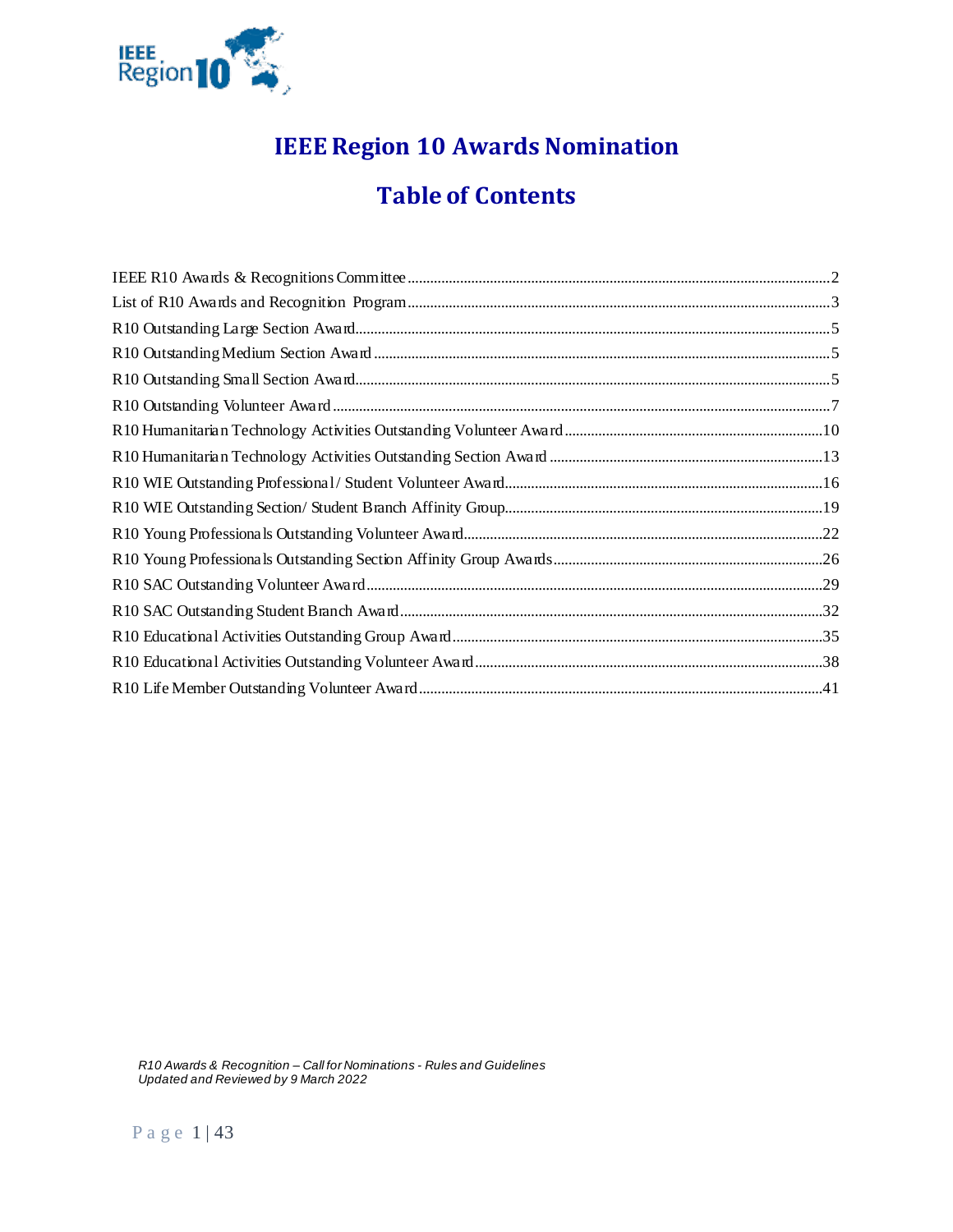

# **IEEE R10 Awards & Recognitions Committee**

# <span id="page-1-0"></span>*Introduction*

IEEE Region 10 (R10) has established through its Bylaws the Awards & Recognition Committee and commissioned it to assist the Region in recognizing, rewarding and promoting excellence in all facets of the professional lives of its members.

The Committee is responsible for conducting programs which provides the means to recognize the individual or collective efforts of the membership in promoting the interests of IEEE as reflected in the operation of R10 and its entities. Functions and Composition of the Committee are described in this manual. Descriptions of all R10 awards coordinated by the Committee are also assembled.

## *Functions*

- Develop and implement awards and recognition program and procedures designed for sponsorship specifically by R10.
- Serve as an action body within R10, relating to various awards and recognition programs within the IEEE, and act as an information source on them.
- Represent R10 on the MGA Awards & Recognition Committee.
- Develop and implement suitable documentation of awards and recognition presented by R10.
- Develop procedures for publicizing the availability of awards and recognitions within the IEEE; actively encourage the Sections to nominate members for all appropriate awards and provide such assistance may be necessary for accurate, timely and professional nominations and assist in affording appropriate media exposure to awardees.
- Develop budgeting procedures for R10 awards and serve as a resource on various funding processes as may be available and permitted in support of the awards programs.

## *Composition*

- The R10 Awards & Recognition Committee Chair is appointed by the R10 Director.
- The Committee should consist of not less than two members appointed by the Awards & Recognition Committee Chair and endorsed by the R10 Director.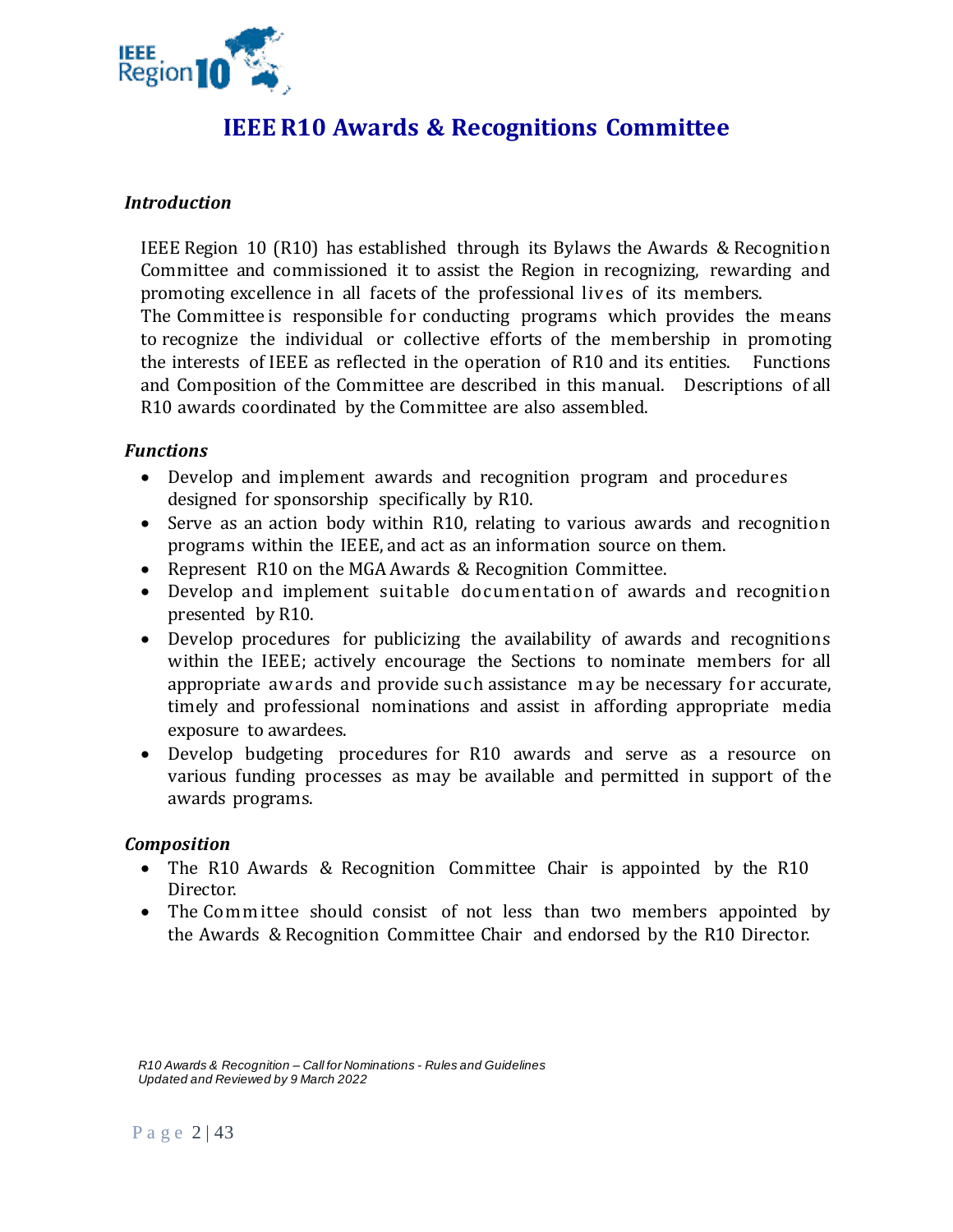

# **List of R10 Awards and Recognition Program**

<span id="page-2-0"></span>**R10 Outstanding Large, Medium and Small Section Award -** to recognize the excellent work of the Section in the prior year  $(An)$ .

**R10 Best Membership Growth Large, Medium, Small Section Award -** to recognize the excellent work of the Section in the prior year [\(Annex](#page-4-3) A).

**R10 Best Membership Retention Large, Medium, Small Section Award -** to recognize the excellent work of the Section in the prior year [\(Annex](#page-4-3) A).

**R10 Outstanding Volunteer Award -** to recognize the excellent work and contribution of outstanding volunteer to the Section [\(Annex](#page-6-1) B).

**R10 Humanitarian Technology Activities Outstanding Volunteer Award** – to inspire scientists and engineers to become socially responsible and be engaged in developing technological solutions to improve living conditions and livelihood of people thus making a difference in peoples' lives in a cost effective and sustainable manner  $(\underline{\text{Annex C}})$ .

**R10 Humanitarian Technology Activities Outstanding Section Award –** to recognize the Sections who have done outstanding work in identifying social issues and made efforts to solve those issues through the use of technology or any other means [\(Annex](#page-12-1) D).

**R10 WIE Outstanding Professional/ Student Volunteer Award** - to recognize individuals who have exhibited exemplary and substantive leadership of an extraordinary nature in implementing activities which support the visions of IEEE WIE and R10 WIE, at the local, regional, national, and/or international level [\(Annex](#page-15-1) E).

**R10 WIE Outstanding Section/ Student Branch Affinity Group Award** - to recognize distinguished WIE Section Affinity Group and WIE Student Branch Affinity Group respectively in R10 [\(Annex F\)](#page-18-1).

**R10 Young Professionals Outstanding Volunteer Award** - to recognize the efforts and achievements of those individuals who have made substantial contributions to IEEE and Young Professionals Affinity Groups. The award is conferred upon two young professionals; one from academia and one from industry. [\(Annex G\)](#page-21-1).

**R10 Young Professionals Outstanding Section Affinity Group Award** – to recognize distinguished Young Professionals Affinity Groups. The award will be conferred for one best Affinity Group who have done quality activities at Section and/or Region level and had done significant collaborations with others [\(Annex](#page-25-1) H).

P a g e 3 | 43

*R10 Awards & Recognition – Call for Nominations - Rules and Guidelines Updated and Reviewed by 9 March 2022*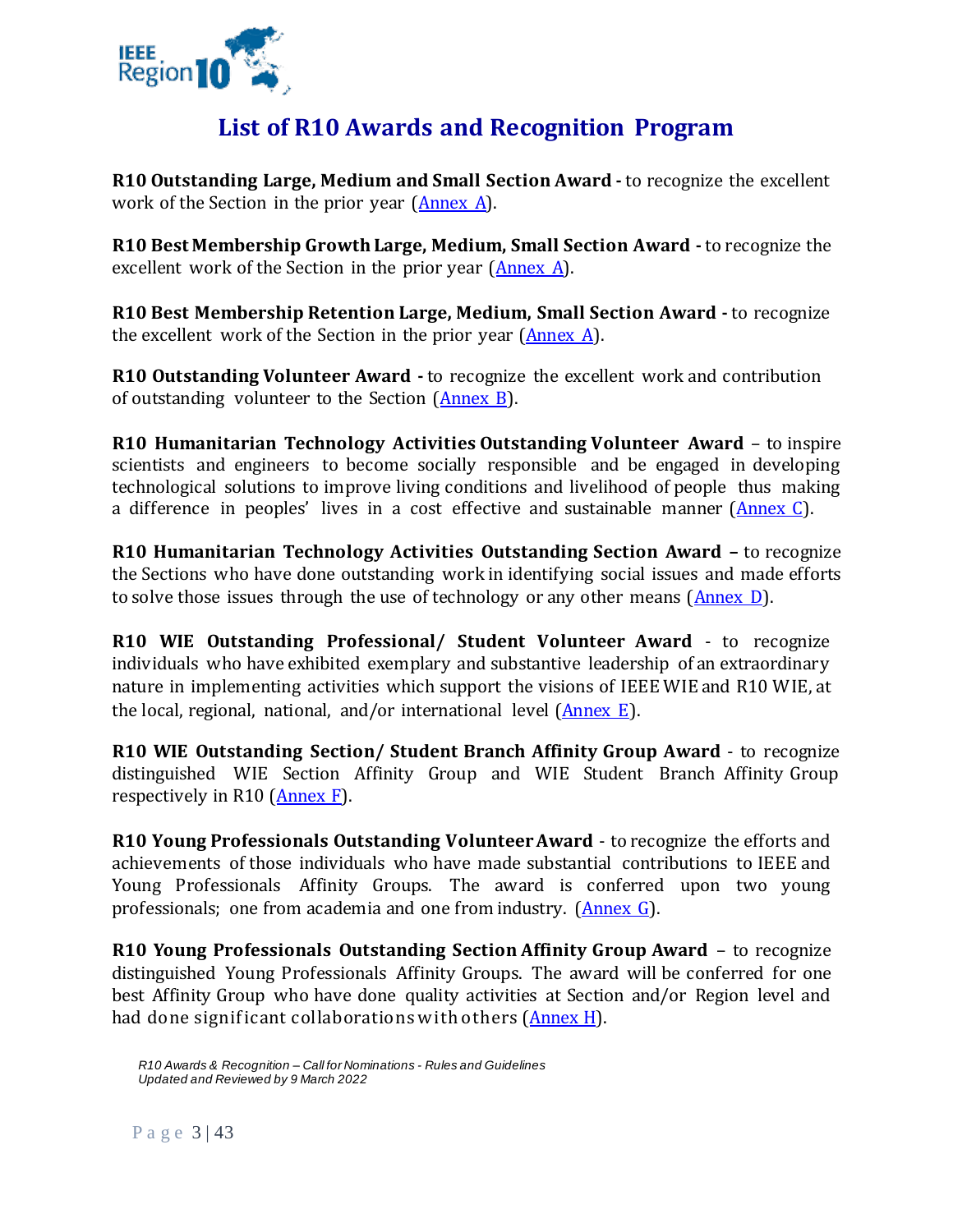

**R10 SAC Outstanding Volunteer Award –** to recognize a member who has been organizing activities and providing impetus to growth of student involvement for IEEE activities and events. These awards will help improve student member retention, recruiting new members and reporting from Student Branches & Sections [\(Annex I\)](#page-28-1).

**R10 SAC Outstanding Student Branch Award –** to recognize a student branch that has maintained membership, provided student members with opportunities to volunteer, and helped in promotion of IEEE and its mission. IEEE R10 recognizes the role of Student Branch in representing and fulfilling the needs of the members and the missions of R10 and IEEE. This award will help improve the membership, membership satisfaction and retention (Annex I).

**R10 Educational Activities Outstanding Group Award-** to recognize Section/Student Branch/Affinity Group who have exhibited exemplary and substantive leadership of an extraordinary nature in implementing activities in the scope of EA, as stated above, at the local, regional, national, and/or international level [\(Annex K\)](#page-34-1).

**R10 Educational Activities Outstanding Volunteer Award -** to recognize individuals who have exhibited exemplary and substantive leadership of an extraordinary nature in implementing activities in the scope of EA, as stated above, at the local, regional, national, and/or international level [\(Annex L\)](#page-37-1).

**R10 Life Member Outstanding Volunteer Award** – to recognize excellent work done by IEEE Life Members during their early career in various capacities as IEEE Volunteers at Subsection/ Section/ Council/ Region/ MGA level [\(Annex M\)](#page-40-1).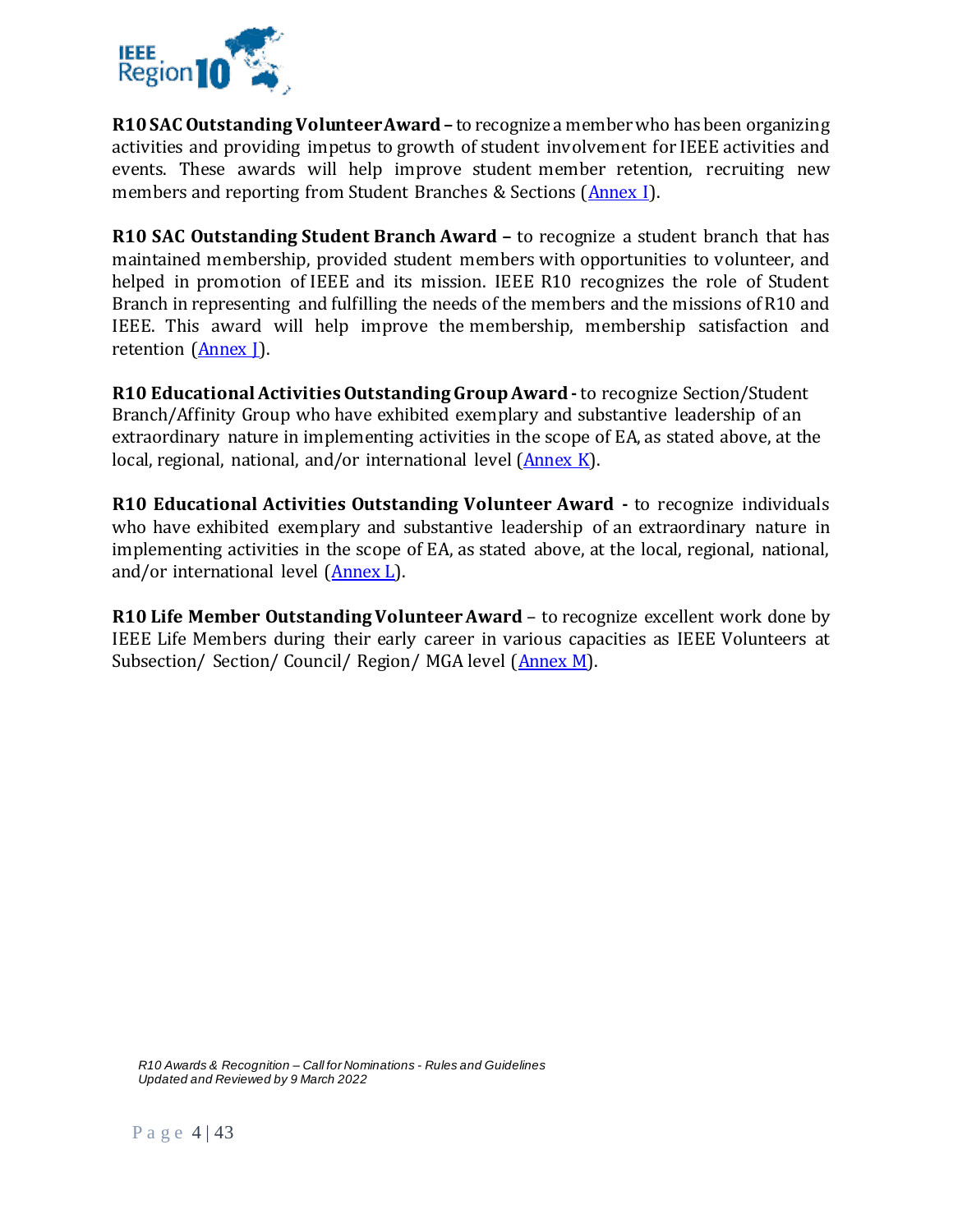**Annex A**

<span id="page-4-3"></span>

# **R10 Outstanding Large Section Award R10 Outstanding Medium Section Award R10 Outstanding Small Section Award**

# <span id="page-4-2"></span><span id="page-4-1"></span><span id="page-4-0"></span>**Purpose**

**The R10 Outstanding Large Section Award** will be awarded to one Large Section in Region 10 to recognize the excellent work of the Large Section in the prior year. The total membership of a Large Section (including Students) shall be 1501 or greater as of 31 December of the prior year.

**The R10 Outstanding Medium Section Award** will be awarded to one Medium Section in Region 10 to recognize the excellent work of the Medium Section in the prior year. The total membership of a Medium Section (including Students) shall be from 501 and 1500 members as of 31 December of the prior year.

**The R10 Outstanding Small Section Award**will be awarded to one Small Section in Region 10 to recognize the excellent work of the Small Section in the prior year. The total membership of a Small Section (including Students) shall be 500 or less as of 31 December of the prior year.

## **Schedule**

Closing date for consideration:

Submission of Annual Section Report by the time of R10 Annual Meeting (usually held in late February or early March)

## **Basis of Selection**

The R10 Outstanding Large/ Medium/ Small Section Awards are selected based on the Annual Section Report submitted to R10.

The following aspects and activities in the prior year would be considered in selecting the Outstanding Large/Medium / Small Sections:

- Submission of the Annual Section Report by the time of R10 Annual Meeting;
- Evidence of Retention and Growth of members and active Young Professional, Women in Engineering and Life Member Affinity Groups;
- Active Student Branch activity such as student paper contest, recruitment of student members;
- Continuing Educational activities including conferences, technical activities, training courses;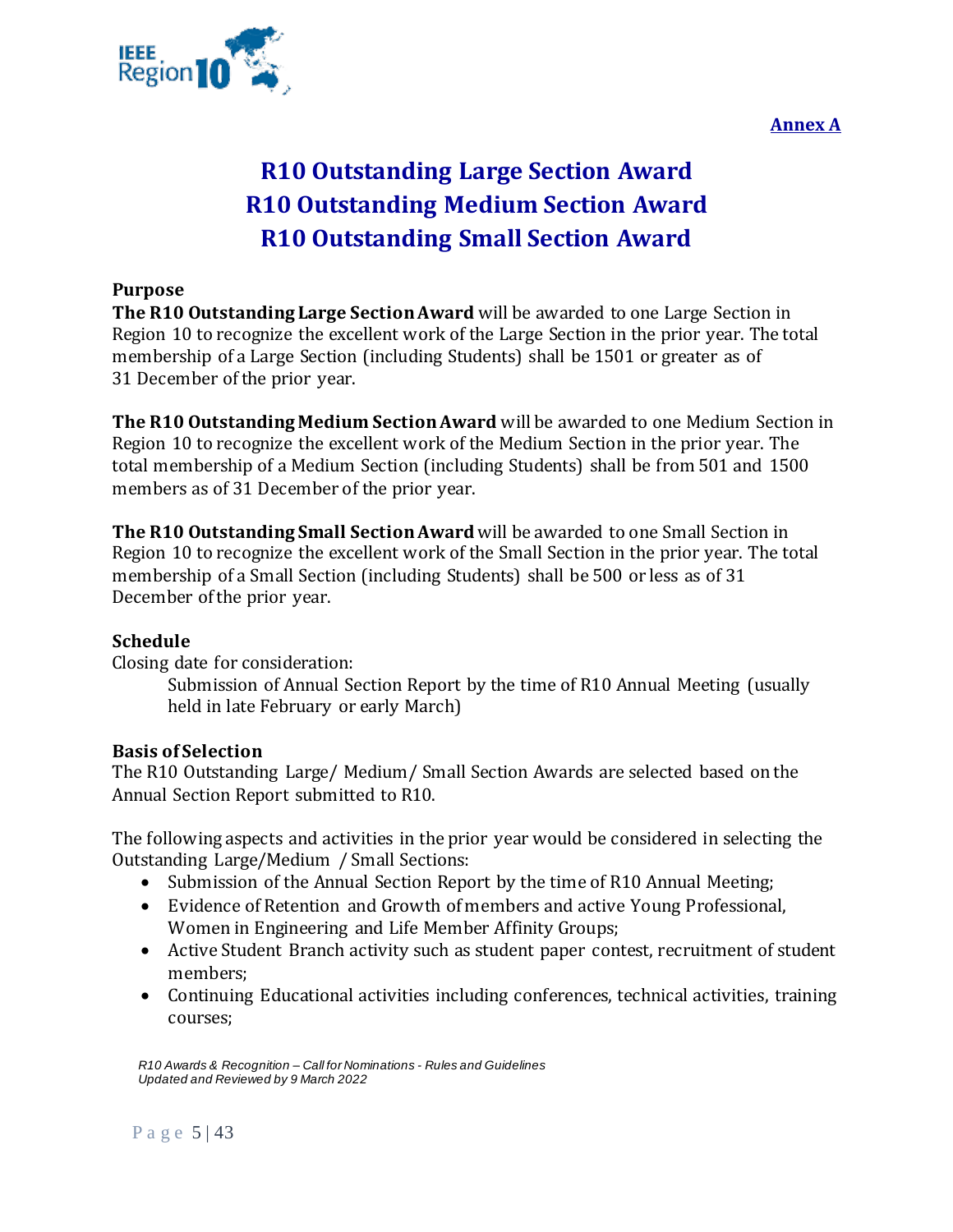

- Contacts with section members including the number of Newsletter issues email Newsletters, regular updates of Section, Chapters and Student Branches Web Page and via other social media;
- Community projects/service that project positive visibility to IEEE;
- No Section may receive two R10 Outstanding Large/ Medium/ Small Section Awards within three years.

## **Selection Committee:**

The R10 Awards & Recognition Committee headed by its chair, reviews the submitted section reports, selects and endorses the recipients for approval by the R10 Director. The decision of the R10 Awards & Recognition Committee as approved by the R10 Director is final.

#### **Award Instrument**

An award plaque and a cash prize of US\$ 1,000 will be awarded to the award recipient.

#### **Presentation**

Award will be presented to the attending Section Chair or representative at the R10 Annual General Meeting.

#### **Record**

The R10 Awards & Recognition Committee Chair maintains a record of award recipients on the R10 Web page.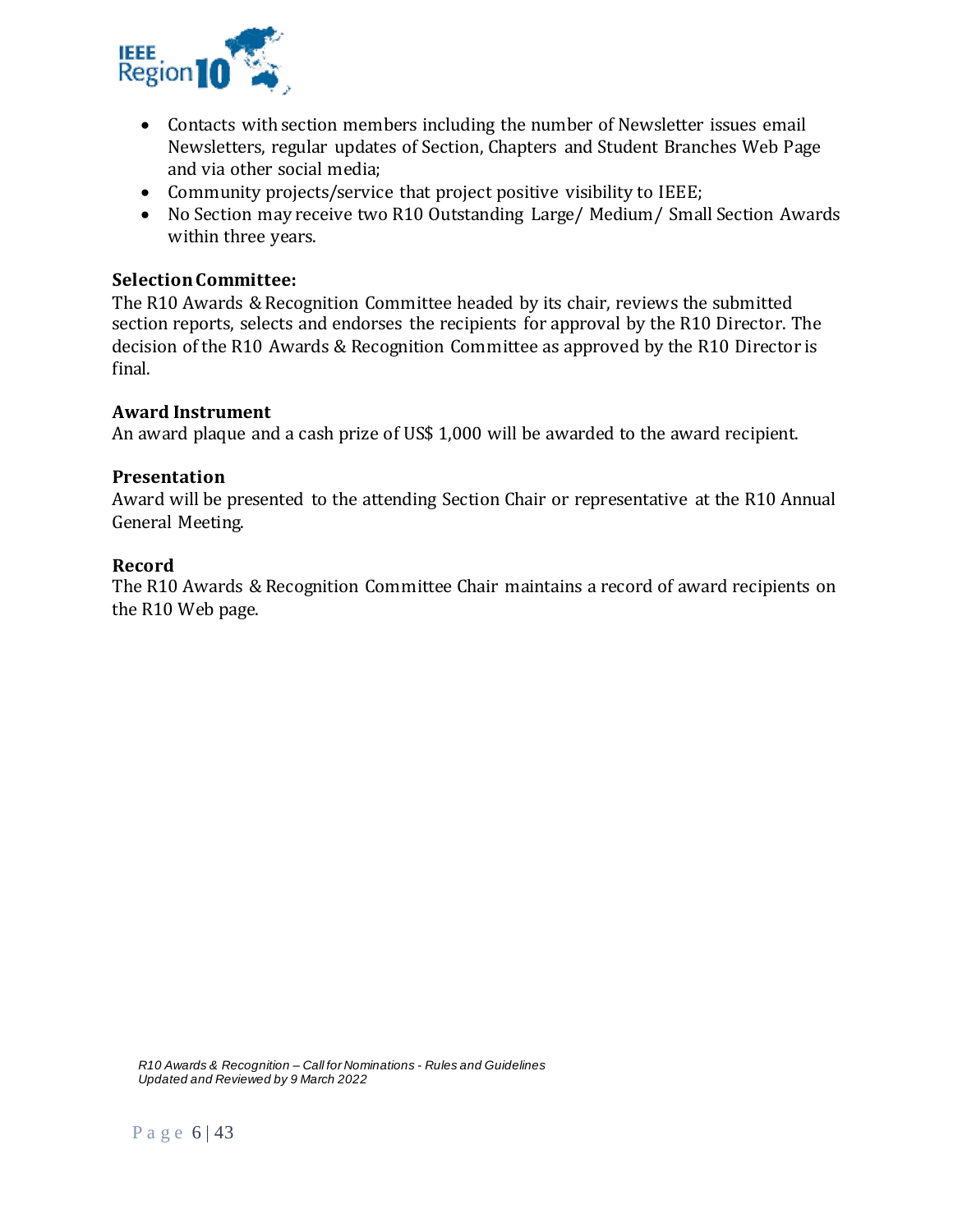<span id="page-6-1"></span>

# **Annex B**

# **R10 Outstanding Volunteer Award**

### <span id="page-6-0"></span>**Introduction**

IEEE Region 10 recognizes and values the important role of members as volunteers to promote the IEEE objectives in the region. It is the sustained hard work of the volunteers that makes a Section vibrant and beneficial to its members and attracts new members. It is important that these dedicated volunteers are encouraged to excel in their efforts and be recognised for their contributions. This acknowledgement also serves to promote examples for others to follow, which in turn helps Sections to flourish.

#### **Purpose**

The R10 Outstanding Volunteer Award aims to recognize those volunteers who have made outstanding contributions to a particular Region 10 Section.

#### **Scope**

Based on the merit of each candidate, the R10 Awards & Recognition Committee may decide on the number of winners for the prevailing contest year. If no candidate is found to be suitable, no award will be given in that year.

## **Eligibility**

- An IEEE member of any membership grade in good standing.
- The candidate's volunteer work is, or has been, on behalf of a Section. The candidate must have been active for at least 2 years in the Section and is not currently the Section Chair.
- The candidate receives no remuneration for his/her volunteer work for the Section except reimbursement of expenses incurred in carrying out the volunteer work.
- The incumbent R10 Awards & Recognition Committee Chair, Director and Secretary, and the immediate past R10 Director are not eligible for the Award.
- Previous winners of the R10 Outstanding Volunteer Award are not eligible.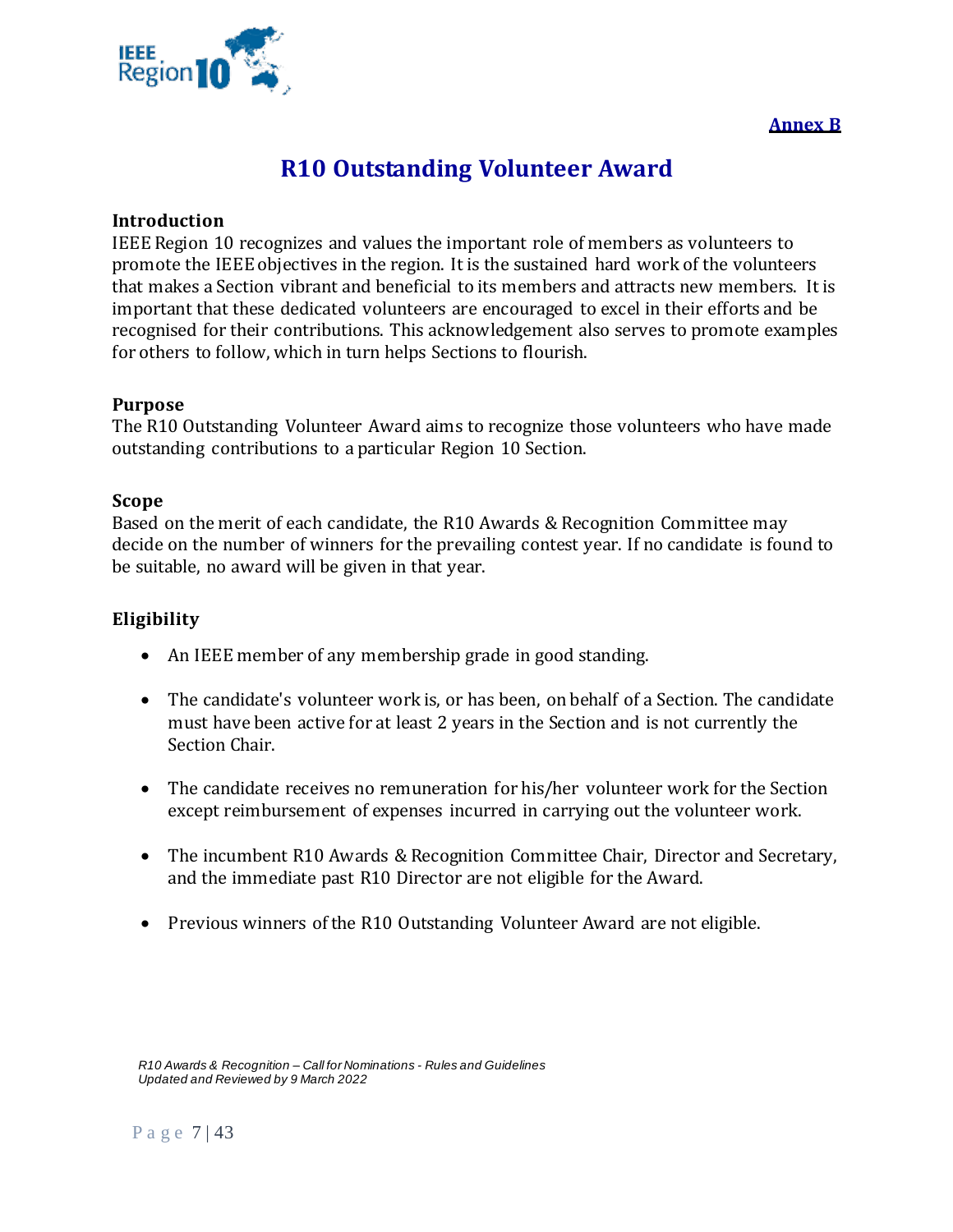

# **Nomination Conditions**

The Nomination Form must be completed by a Proposer and a Seconder who are familiar with the work and contribution of the candidate. Both Proposer and Seconder must be IEEE members of any membership grade. The nominations must be made through the Section Chair, who must endorse and sign the Nomination Form (the Chairperson may also act as Proposer or Seconder).

Nominations must be received by the IEEE Region 10 Awards & Recognition Committee Chair by the due date in electronic means (pdf file). Make sure that an acknowledgement is received after sending the completed form, or it should be assumed that the submission is not received.

A section shall not put forward more than one candidate at any one time.

# **Basis of Selection**

The following points will be considered in the selection:

- New ideas, developments or projects, which have significantly benefited the Section
- Length of service to the Section. (*Note: It is not a condition that the candidate is working for the Section at the time he/she is nominated)*
- Demonstrated administrative abilities
- Demonstrated leadership skills
- Support for the work of other volunteers who are serving the Section
- Furthering the work and promoting the objectives of the IEEE and of Region 10 in general, and of the Section in particular at Section, Chapter or Student Branch level, or in some other IEEE volunteer activity.

## **Selection Committee**

The R10 Awards & Recognition Committee headed by its chair, reviews the submitted nominations, selects and endorses the recipients for approval by the R10 Director. The decision of the R10 Awards & Recognition Committee as approved by the R10 Director is final.

## **Schedule**

- Call for Nominations: **21 March 2022**
- Nomination Deadline: **20 May 2022**
- Evaluation period: **1 June to 31 July 2022**
- Recipient Notified: **By 30 September 2022**

## **Award Instrument**

An award plaque will be awarded to the Winner.

One-year IEEE Membership fee (basic membership only) will be subsidized by R10 for the award winner.

*R10 Awards & Recognition – Call for Nominations - Rules and Guidelines Updated and Reviewed by 9 March 2022*

P a g e 8 | 43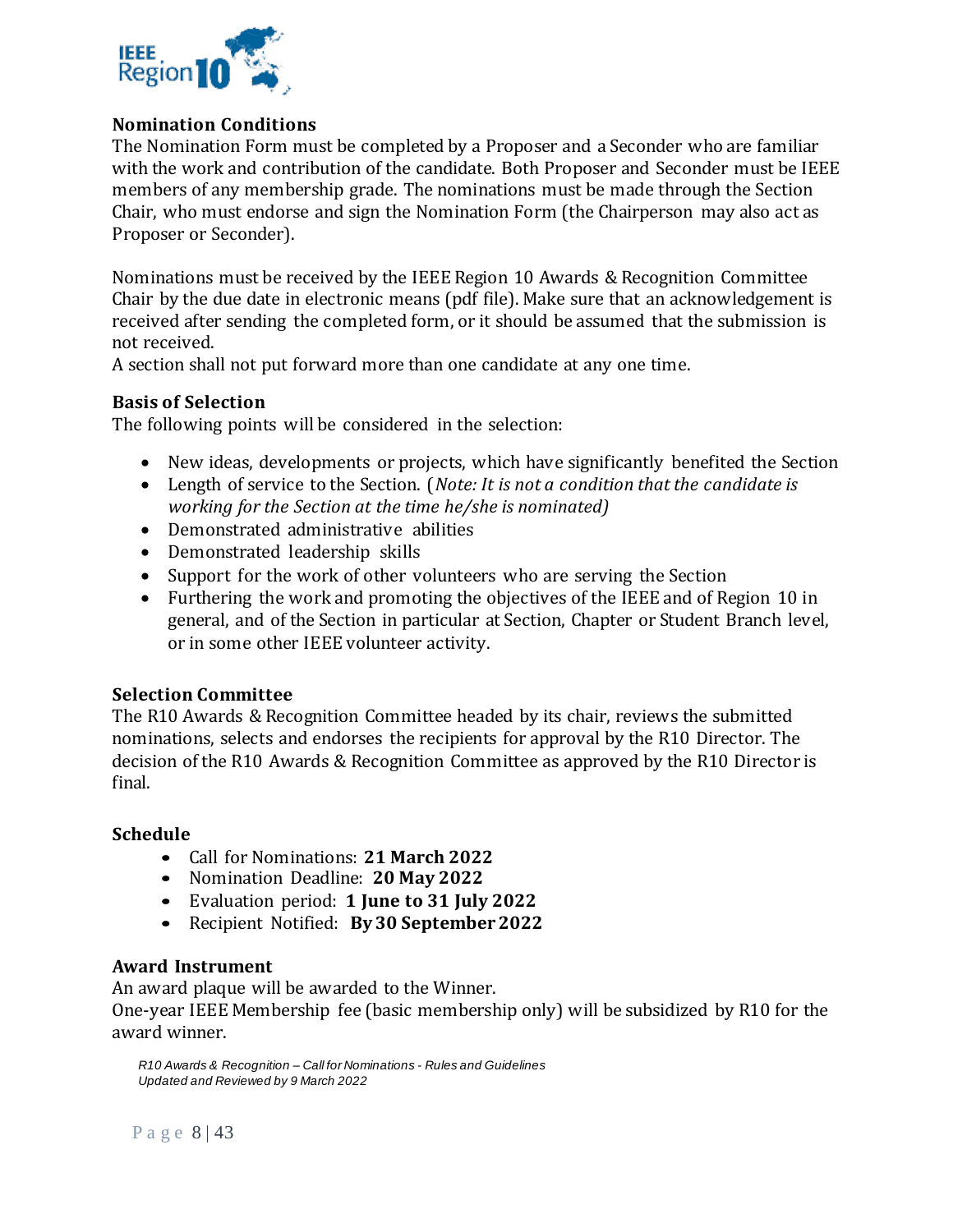

## **Presentation**

Award will be presented to the attending Section Chair or representative at the R10 Annual General Meeting. Section shall then arrange to present the award to the award recipient(s) at an appropriate local Section event/ occasion.

If the award recipient(s) wish to receive the award during the R10 annual general meeting on self-funding basis, it is possible to present the award directly to them, subject to R10's approval.

## **Record**

The IEEE R10 ARC Chair notifies the result of selection by email to the R10 Sections, on the R10 Website and R10 Newsletter.

The IEEE R10 ARC Chair also maintains a record of award recipients on the R10 Website.

#### **Nomination Form can be found on R10 Award webpage at:**

<http://www.ieeer10.org/awards-recognition-committee/>

#### **Submission of nomination forms to:**

- R10 Awards & Recognition Committee Chair, Prof. Wu Qun: [qwu@hit.edu.cn](mailto:epdadios@gmail.com)
- Cc. Ewell Tan at [ewell.tan@ieee.org](mailto:ewell.tan@ieee.org)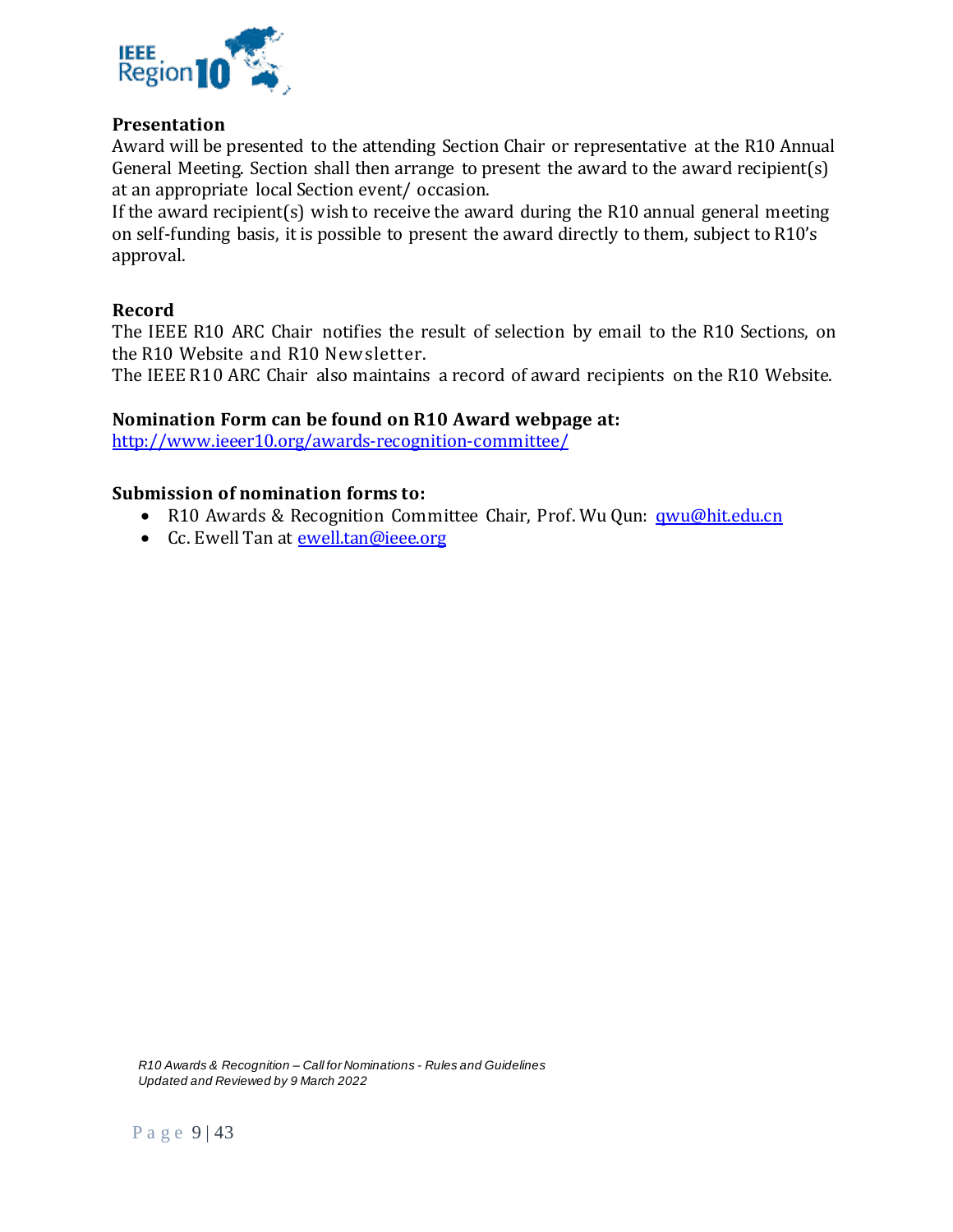



# <span id="page-9-1"></span><span id="page-9-0"></span>**R10 Humanitarian Technology Activities Outstanding Volunteer Award**

# **Introduction**

The mission of Region 10 (Asia-Pacific) Humanitarian Technology Activities (HTA) committee is to inspire scientists and engineers to become socially responsible and be engaged in developing technological solutions to improve living conditions and livelihood of people thus making a difference in peoples' lives in a cost effective and sustainable manner.

To achieve the goals of HTA mission, R10 has established an Outstanding Individual Award for humanitarian technology activities. This award is presented annually to an IEEE member in Region 10 (Asia-Pacific) whose initiatives in Humanitarian Technological Activities had led to the development of projects/products for the betterment of the society.

## **Purpose of the Award**

This purpose of the award is to recognize professional members of IEEE who have made an outstanding contribution to the society through their dedicated work in supporting the livelihood of the people through humanitarian technologies.

## **Scope**

One award will be given per year. If no candidate is found to be suitable, no award will be given in that year.

## **Eligibility**

- An IEEE member belonging to Region 10 (Asia-Pacific) of Member grade or higher in good standing
- Nominee's achievement and contribution must have been made within last 3 years for this award
- Must not be a committee member of IEEE R10 Humanitarian Technology Activities
- A candidate will not be eligible to receive this award twice within 3 years.

## **Nomination Conditions**

- Any IEEE member can nominate a candidate and self-nomination is not allowed.
- The nomination form is available on the R10 website. Nomination form must be completed by a nominator who is familiar with the work and contributions of the candidate(s) and endorsed by the Section Chair.
- Nominator must be IEEE members of professional membership grade.
- Members of the R10 HTC Committee cannot act as nominator.

*R10 Awards & Recognition – Call for Nominations - Rules and Guidelines Updated and Reviewed by 9 March 2022*

Page  $10/43$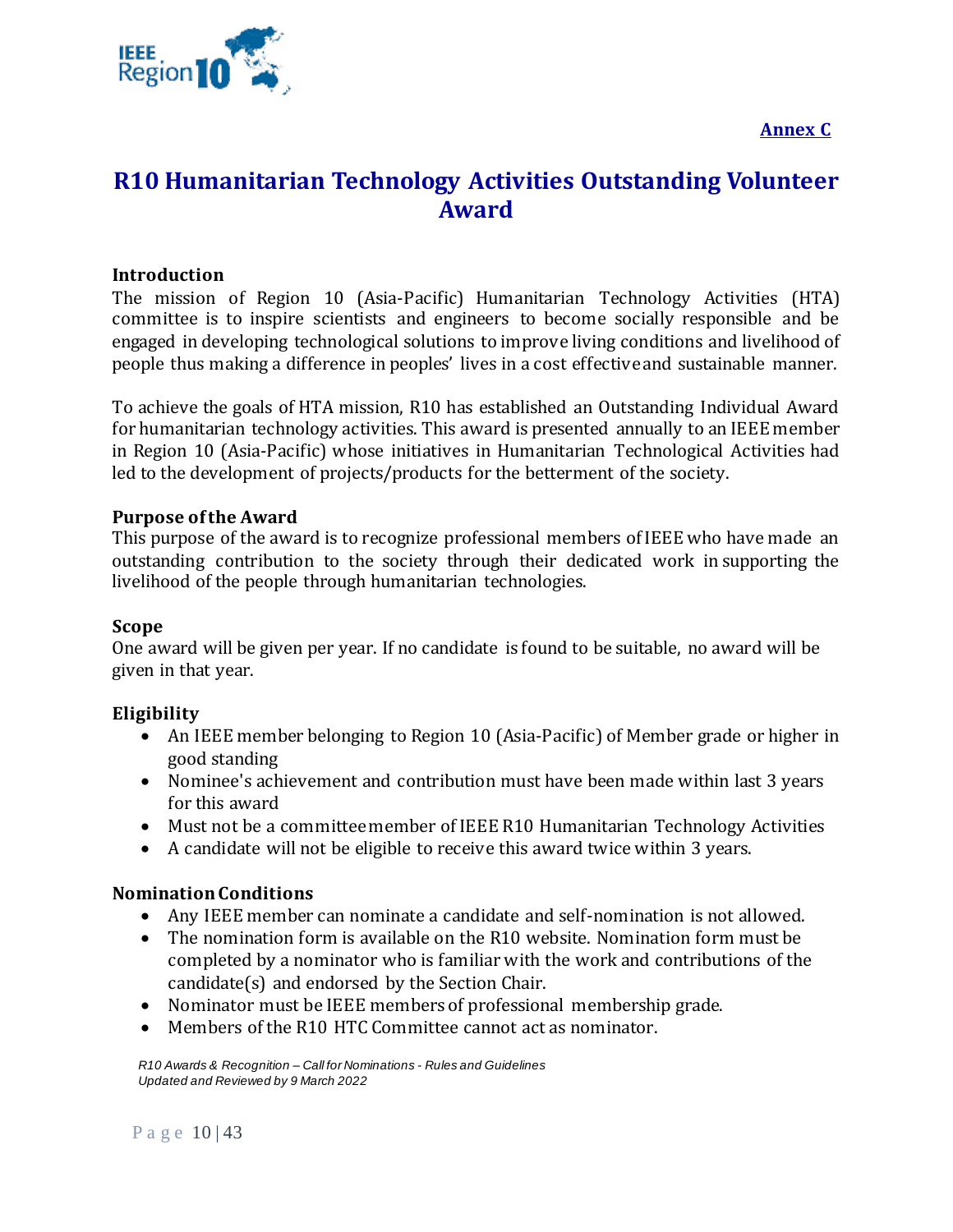

# **Basis of Selection**

The judging for this award will be based on the impact and outcome of the activities the individual has created on society through technology or any other means. A Letter of Endorsement from colleagues, NGOs, People benefited by the activities of the nominee are considered for judging. The contribution of the nominee in the past five years of nominating for this award will be considered.

Nominees will be evaluated based on the impact of their Humanitarian activities to the society and not on professional achievement.

## **Selection Committee**

The R10 HTA awards selection committee is composed of at least 3 members, 2 of whom are nominated by the R10 HTA committee and to be headed by the latter's chair. The award selection committee reserves the right to present no award if the committee is not satisfied with the standard or quality of entries received. The decision of the award selection committee, as approved by the R10 Director, is final.

## **Award Instrument**

An award plaque will be awarded to the Winner.

One-year IEEE Membership fee (basic membership only) will be subsidized by R10 for the award winner.

## **Presentation**

Award will be presented to the attending Section Chair or representative at the R10 Annual General Meeting. Section shall then arrange to present the award to the award recipient(s) at an appropriate local Section event/ occasion.

If the award recipient(s) wish to receive the award during the R10 annual general meeting on self-funding basis, it is possible to present the award directly to them, subject to R10's approval.

## **Schedule**

- Call for Nominations: **21 March 2022**
- Nomination Deadline: **20 May 2022**
- Evaluation Period: **1 June to 31 July 2022**
- Recipient Notified: **By 30 September 2022**

# **Record/ Notification**

R10 HTA Committee Chair will notify the result of selection by e-mail to individual award recipient. R10 Awards & Recognition Committee Chair will make an official result announcement to the Section/ Council Chairs and Secretaries, and also maintain a record of award recipients on the R10 Website.

*R10 Awards & Recognition – Call for Nominations - Rules and Guidelines Updated and Reviewed by 9 March 2022*

Page 11 | 43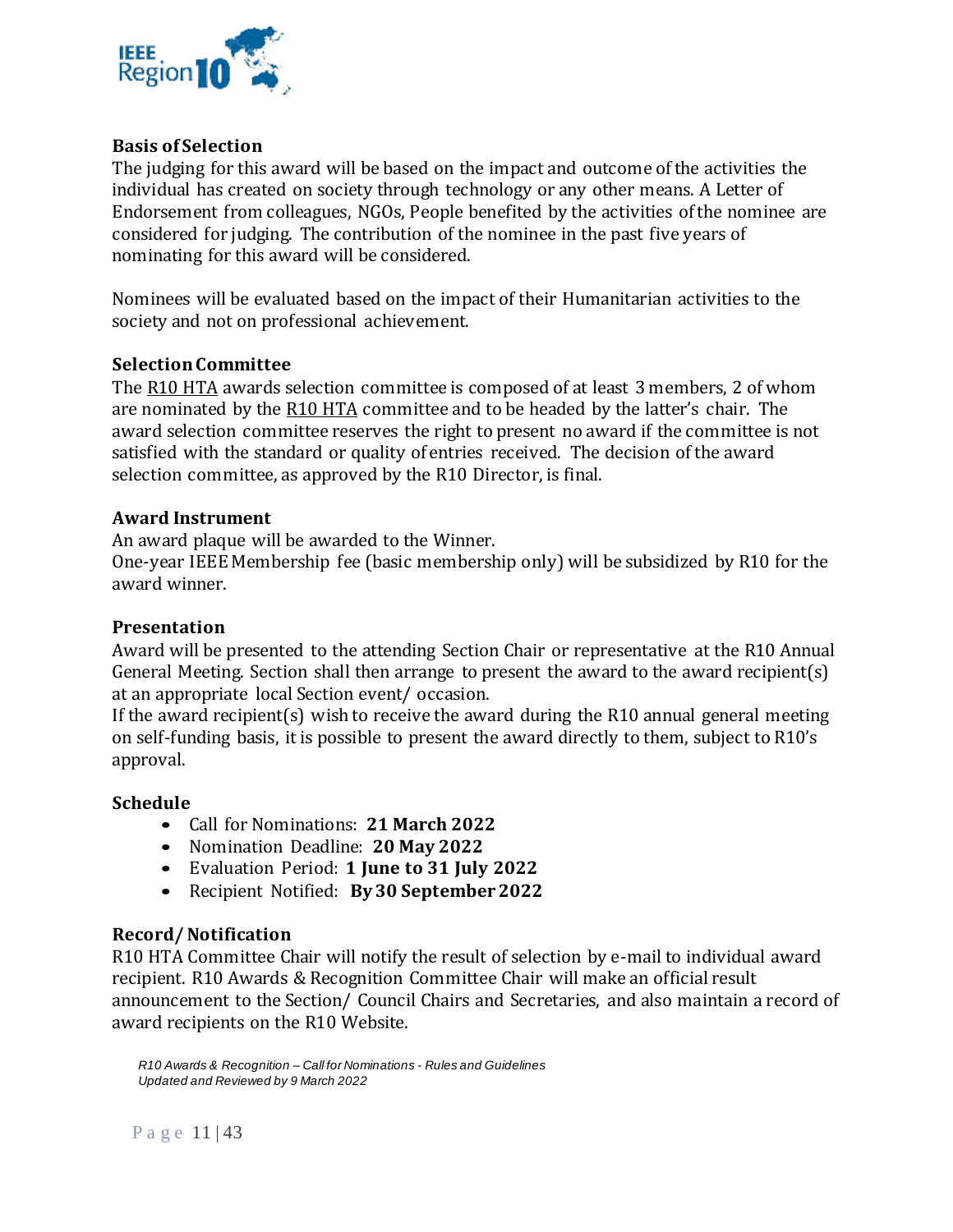

# **Nomination Form can be found on R10 Award webpage:**

<http://www.ieeer10.org/awards-recognition-committee/>

# **Submission of nomination forms to:**

- R10 Humanitarian Technology Committee Chair, Dr. Jing Dong at: [jing.dong@ieee.org](mailto:jing.dong@ieee.org)
- cc. Ewell Tan at **ewell.tan@ieee.org**
- cc. R10 Awards & Recognition Committee Chair, Prof. Wu Qun at: **qwu@hit.edu.cn**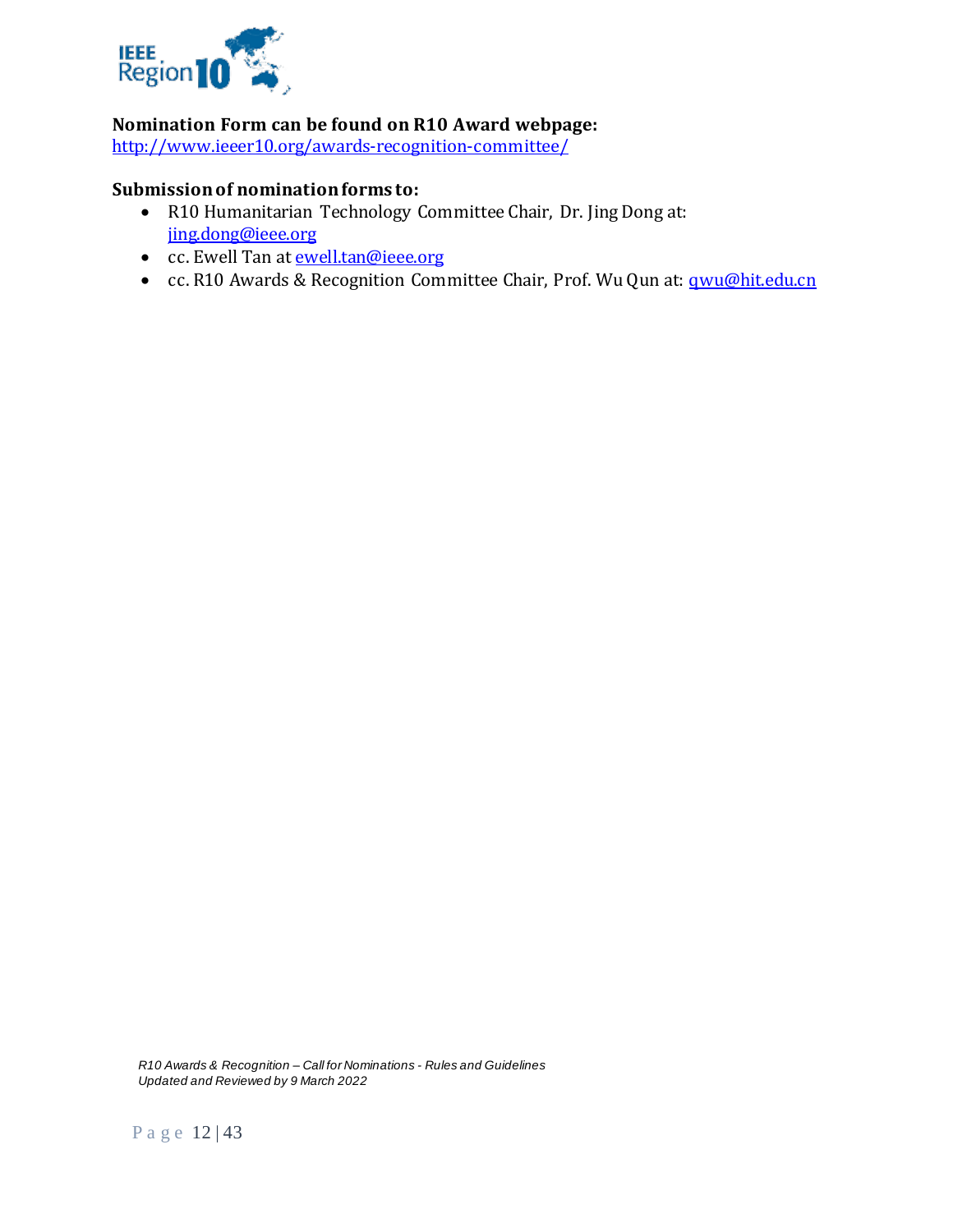

**Annex D**

# <span id="page-12-1"></span><span id="page-12-0"></span>**R10 Humanitarian Technology Activities Outstanding Section Award**

# **Introduction**

IEEE R10 has established an Outstanding Section Award for humanitarian technology activities to inspire scientists and engineers to become socially responsible and be engaged in developing cost effective and sustainable technological solutions to improve living conditions and livelihood of people. The award will be presented annually to an IEEE Section in Region 10 (Asia-Pacific) who has taken outstanding humanitarian initiatives which has left an indubitable impact on the society.

## **Purpose**

This award is to recognize the Sections who have done outstanding work in identifying social issues and made efforts to solve those issues through the use of technology or any other means. The objective of instituting this award is to motivate Sections to promote humanitarian technologies and in helping the OUs to plan and implement technologies that might uplift the society.

# **Scope**

One award will be given per year. If no Section is found to be suitable, no award will be given.

# **Eligibility**

All IEEE Sections functioning under IEEE Region 10 (Asia- Pacific) are eligible, except those Sections who have received the R10 HTA Award within FIVE years. Affinity groups and Student Branches can apply for this award through their respective Section.

## **Nomination Conditions**

- The nomination should be only for those HTA / projects which have been undertaken within last five years.
- The nominated Section must have an HTA Coordinator
- A completed Nomination which is available through the R10 website must be submitted by the Section Chair. If the Section Chair is not familiar with the HTA work in the Section, the nominations must be made by a proposer through the Section Chair, who must endorse and sign the Nomination Form.
- Nominations must be received by the IEEE Region 10 Awards & Recognition Committee Chair no later than closing date given in Call for Nominations.
- A section shall not put forward more than one nomination at any one time.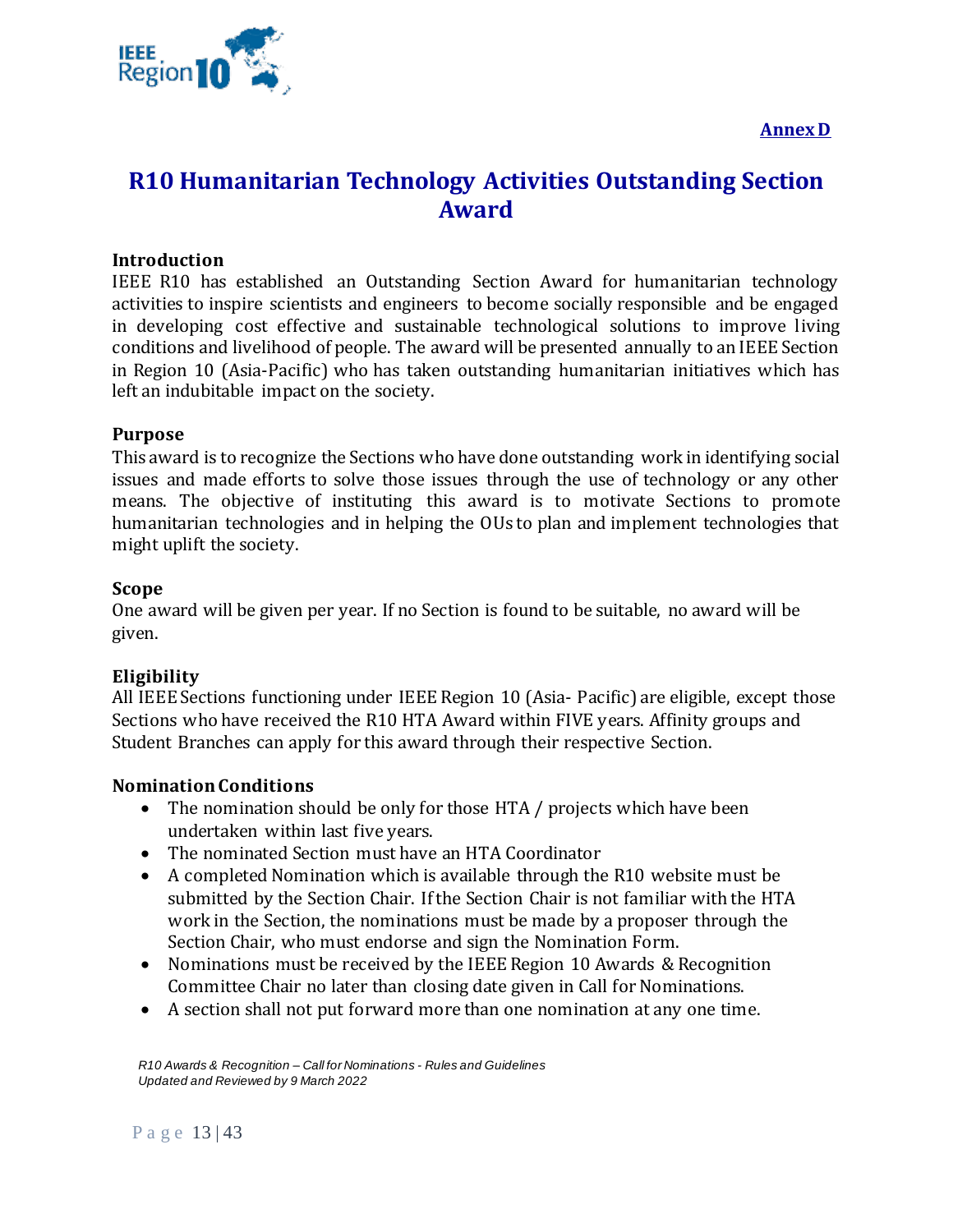

# **Basis of Selection**

The judging for this award will be based on the impact and outcome of the activities on society and the future possibilities of advancements in the project/activity. The following points will be considered in the selection:

- New ideas, developments or projects which have delivered significant outcome(s) and benefited the HT efforts
- Funding/sponsorships attracted for HT activities from industry, Government and Non-Government Organizations (NGOs)
- Active Special Interest Group in Humanitarian Technology (SIGHT) with growing membership.
- Establishment of Section awards for local volunteers and teams involved in HT area.
- Collaboration beyond Section's geographic boundaries and support to HT efforts in areas struck by natural calamities.
- Leadership and Management of HT activities including reporting, financial record keeping, succession planning to build and continue the capacity to conduct HT activities and nurturing talented volunteers.

# **Selection Committee**

The R10 HTA awards selection committee is composed of at least 3 members, 2 of whom are nominated by the R10 HTA committee and to be headed by the latter's chair. The award selection committee reserves the right to present no award if the committee is not satisfied with the standard or quality of entries received. The decision of the award selection committee, as approved by the R10 Director, is final.

## **Schedule**

- Call for Nominations: **21 March 2022**
- Nomination Deadline: **20 May 2022**
- Evaluation period: **1 June to 31 July 2022**
- Recipient Notified: **By 30 September 2022**

## **Award Instrument**

An award plaque will be presented to the awarded Section.

## **Presentation**

Award will be presented to the attending Section Chair or representative at the R10 Annual General Meeting.

## **Record/ Notification**

R10 HTA Committee Chair will notify the result of selection by e-mail to individual award recipient. R10 Awards & Recognition Committee Chair will make an official result announcement to the Section/ Council Chairs and Secretaries, and also maintain a record of award recipients on the R10 Website.

*R10 Awards & Recognition – Call for Nominations - Rules and Guidelines Updated and Reviewed by 9 March 2022*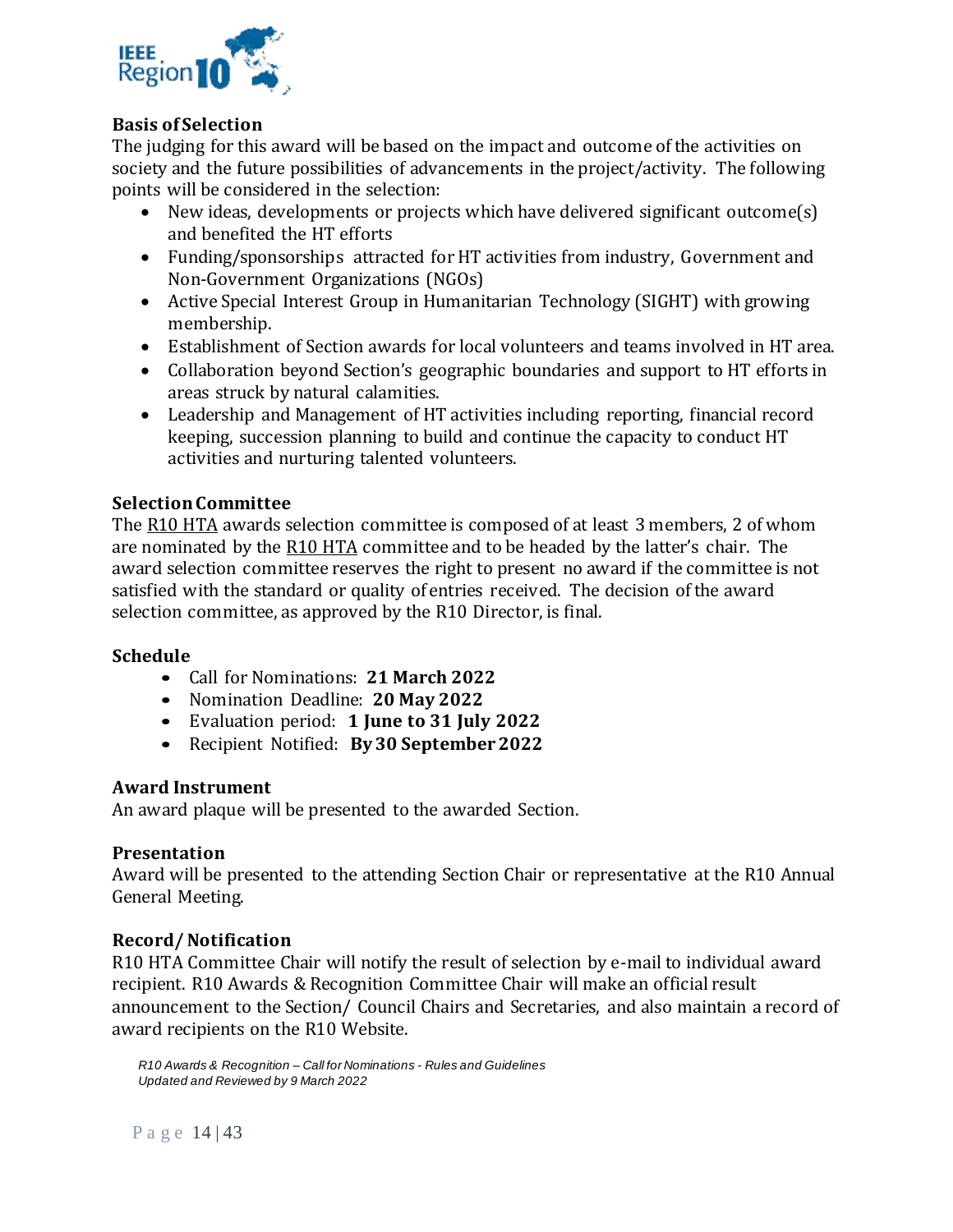

# **Nomination Form can be found on R10 Award webpage:**

<http://www.ieeer10.org/awards-recognition-committee/>

# **Submit all nomination forms to:**

- R10 Humanitarian Technology Committee Chair, Dr. Jing Dong at: [jing.dong@ieee.org](mailto:jing.dong@ieee.org)
- cc. Ewell Tan at [ewell.tan@ieee.org](mailto:ewell.tan@ieee.org)
- cc. R10 Awards & Recognition Committee Chair, Prof. Wu Qun at: **qwu@hit.edu.cn**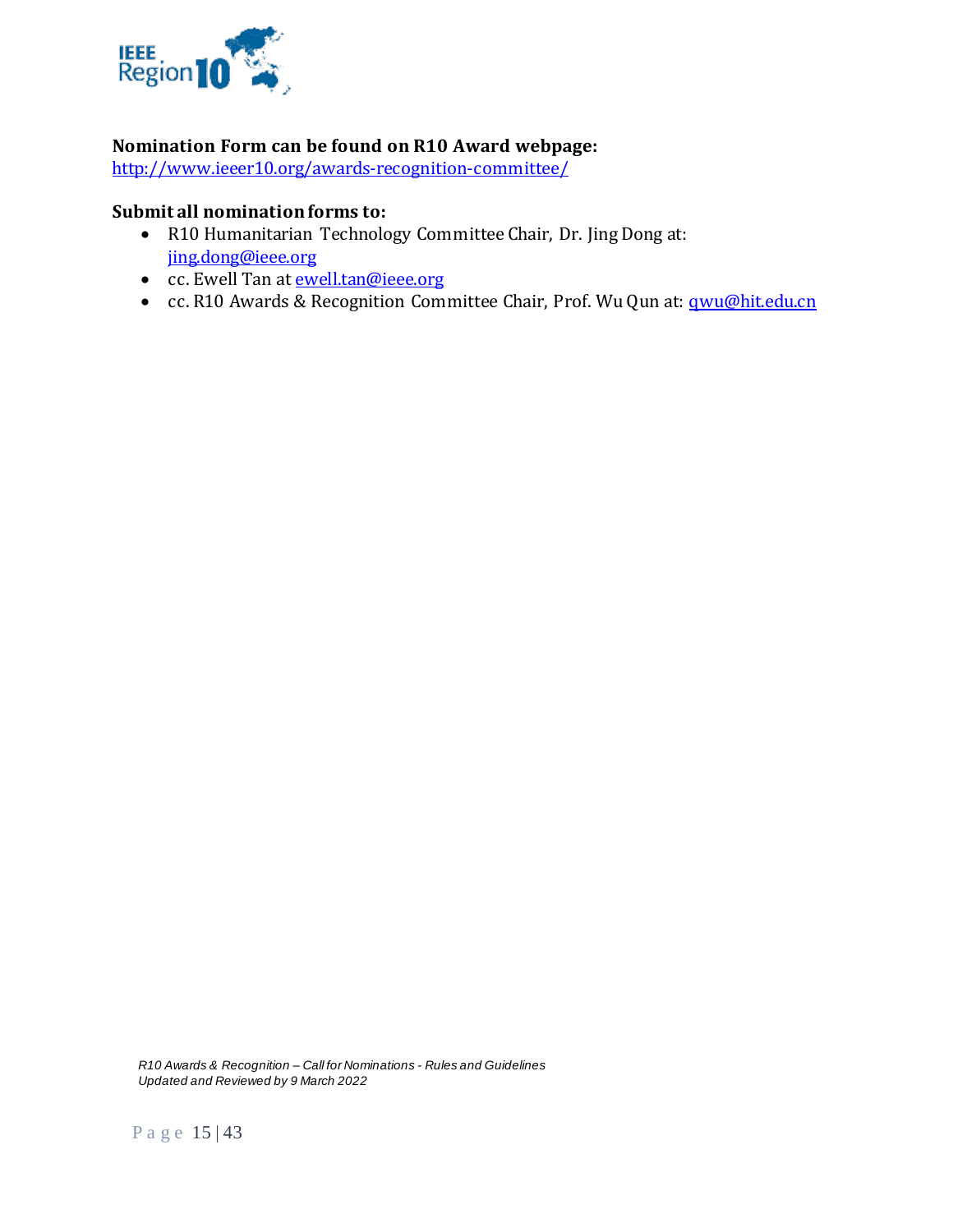

# <span id="page-15-1"></span><span id="page-15-0"></span>**R10 WIE Outstanding Professional / Student Volunteer Award**

# **Introduction**

The R10 IEEE Women in Engineering (WIE) takes initiatives to provide various values for IEEE members and societies in Asia pacific Region (R10) and promote achievements of women engineers/professionals. The visions are:

- Inspire, Engage, Encourage and Empower contribution of women in science and technology worldwide, and especially in R10
- Promote women in science and engineering in R10
- Motivate and inspire women engineers & scientists
- Foster women's technological skills
- Encourage girls to be engineers & scientists

## **Purpose**

R10 WIE Student / Professional Volunteer Award has been established to recognize individuals who have exhibited exemplary and substantive leadership of an extraordinary nature in implementing activities which support the visions of R10 WIE, as stated above, at the local, regional, national, and/or international level. The accomplishments of the candidate should be of "significant performance" and should have made a distinguishing contribution to R10 WIE.

## **Scope**

Based on the merit of each candidate, the R10 Awards & Recognition Committee may decide on the number of winners for the prevailing contest year. If no candidate is found to be suitable, no award will be given in that year.

# **Eligibility**

- IEEE Region 10 WIE Student Award targets R10 WIE Student Member grade.
- IEEE Region 10 WIE Professional Award targets R10 WIE /Young Professional Member grade or higher.
- Nominee must be an IEEE R10 WIE member in good standing who has made an identifiable creative achievement and/or a significant contribution toward the visions of R10 WIE.
- Nominee must be an individual.
- The individuals nominated must be WIE members at the time of nomination.
- Nominee's achievement and contribution must have been made within last 3 years for this award.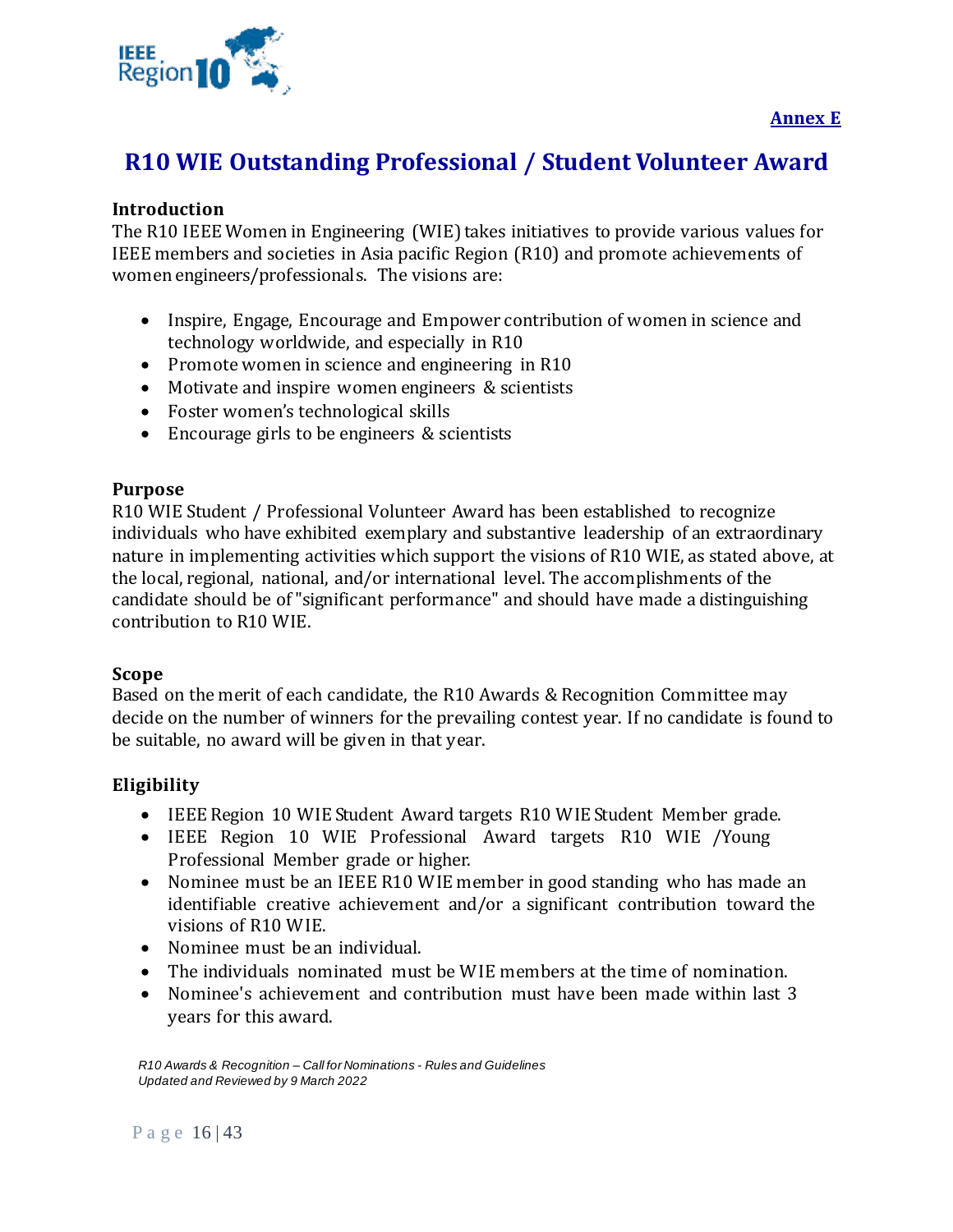

- A member of the R10 WIE committee cannot be a Nominee.
- Nominee must not have received the IEEE R10 WIE Volunteer (Most Inspiring Engineer, previously) Award within the last 3 years.

# **Nomination Conditions**

- The nomination form available from the R10 WIE website at: [http://wie.ieeer10.org/awards/,](http://wie.ieeer10.org/awards/) nomination form must be completed by Nominator who is familiar with the work and contribution of the candidate(s) and endorsed by the Section Chair. Nominator must be IEEE members of professional membership grade. Members of the R10 WIE Committee cannot act as Nominator.
- Nomination form (pdf file) must be sent to IEEE R10 WIE Committee Chair via electronic means. Make sure that an acknowledgement is received after sending the complete form in a few days, or it should be assumed that the submission is not received.

# **Basis of Selection**

The IEEE R10 WIE Volunteer Award is selected based on the following points relating to the candidate's eligibility:

- Contribution for the visions of R10 WIE
- Impact of activities over the society
- Uniqueness of the approach
- Outreach & societal implication
- Leadership ability

If no candidate is found to be suitable, no award will be given in the year.

## **Selection Committee**

The R10 WIE awards selection committee is composed of at least 3 members, 2 of whom are nominated by the R10 WIE committee and to be headed by the latter's chair. The award selection committee reserves the right to present no award if the committee is not satisfied with the standard or quality of entries received. The decision of the award selection committee, as approved by the R10 Director, is final.

#### **Schedule**

- Call for Nominations: **21 March 2022**
- Nomination Deadline: **20 May 2022**
- Evaluation period: **1 June to 31 July 2022**
- Recipient Notified: **By 30 September 2022**

## **Award Instrument**

An award plaque will be awarded to the Winner.

*R10 Awards & Recognition – Call for Nominations - Rules and Guidelines Updated and Reviewed by 9 March 2022*

P a g e 17 | 43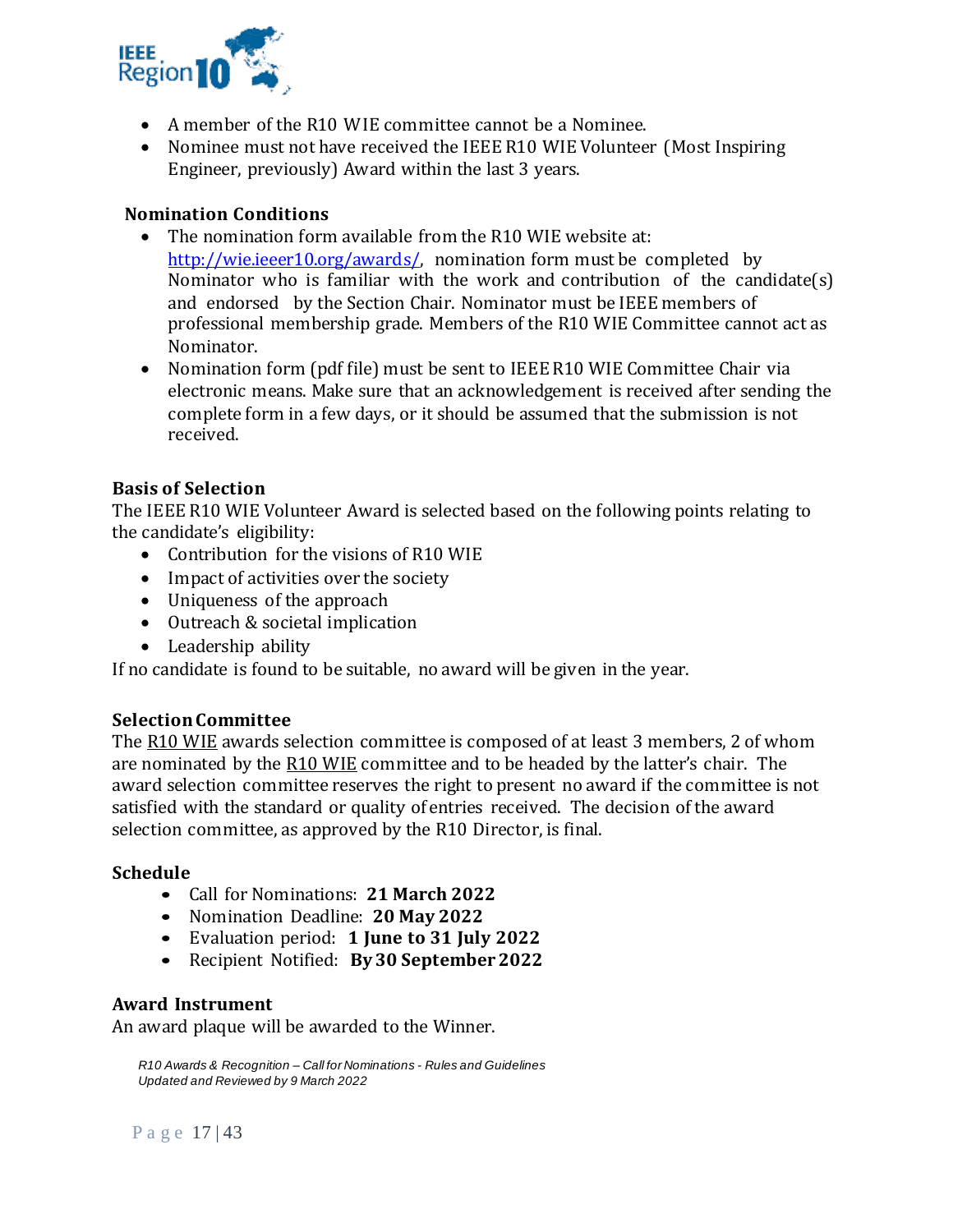

One-year IEEE Membership fee (basic membership only) will be subsidized by R10 for the award winner.

# **Presentation**

Award will be presented to the attending Section Chair or representative at the R10 Annual General Meeting. Section shall then arrange to present the award to the award recipient(s) at an appropriate local Section event/ occasion.

If the award recipient(s) wish to receive the award during the R10 annual general meeting on self-funding basis, it is possible to present the award directly to them, subject to R10's approval.

# **Record/ Notification**

R10 WIE Committee Chair will notify the result of selection by e-mail to individual award recipient. R10 Awards & Recognition Committee Chair will make an official result announcement to the Section/ Council Chairs and Secretaries, and also maintain a record of award recipients on the R10 Website.

# **Submission of nomination forms to:**

- R10 Women in Engineering Committee Chair, Ms. Emi Yano at: [emi@ieee.org](mailto:emi@ieee.org)
- Cc. Ewell Tan at: [ewell.tan@ieee.org](mailto:ewell.tan@ieee.org)
- Cc. R10 Awards & Recognition Committee Chair, Prof. Wu Qun at: [\(qwu@hit.edu.cn\)](mailto:epdadios@gmail.com)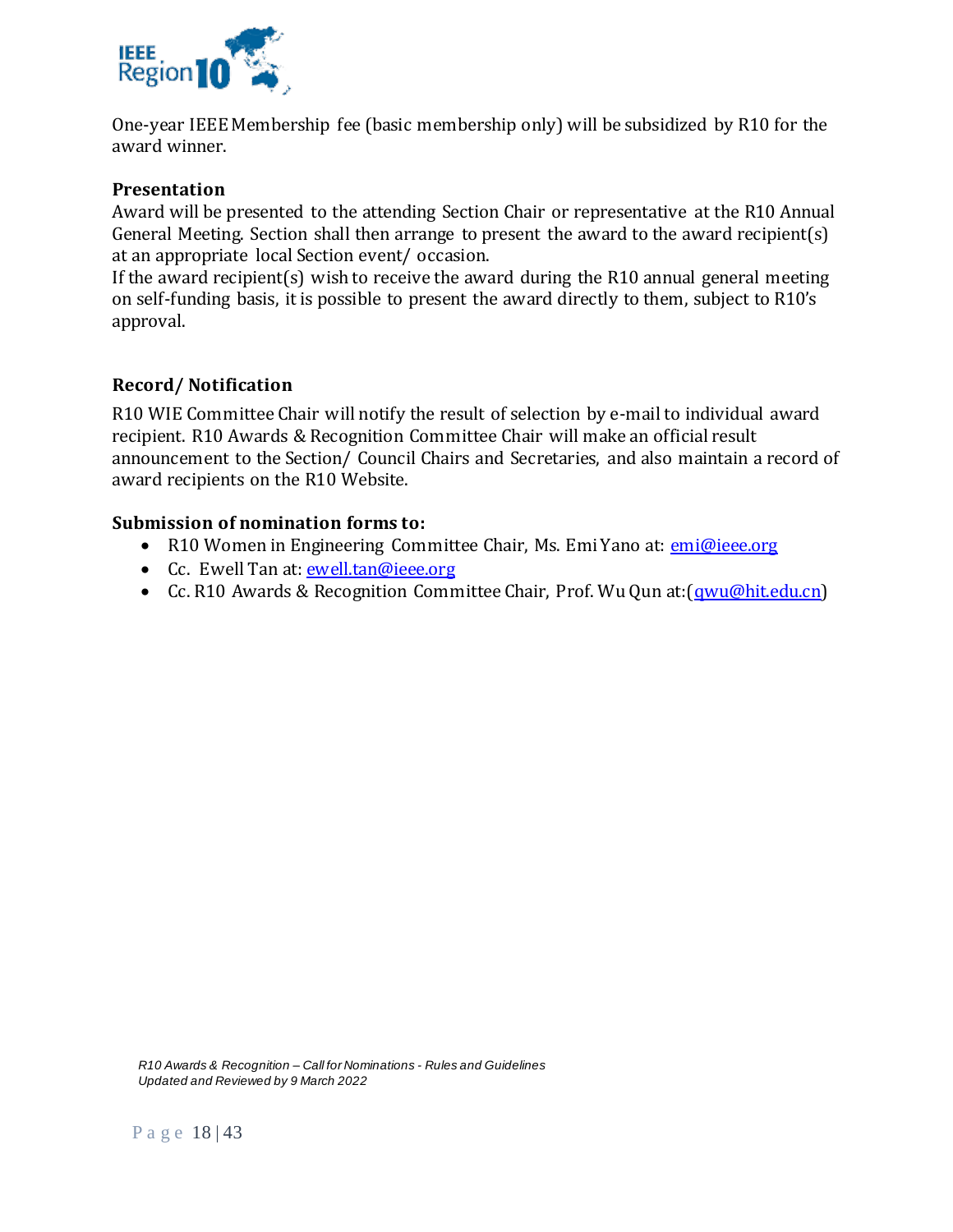



# <span id="page-18-1"></span><span id="page-18-0"></span>**R10 WIE Outstanding Section/ Student Branch Affinity Group**

# **Introduction**

The R10 IEEE Women in Engineering (WIE) takes initiatives to provide various values for IEEE members and societies in Asia Pacific Region (R10) and promote achievements of women engineers/professionals. The visions are:

- Promote women in science and engineering in R10
- Motivate and inspire women engineers & scientists
- Foster women's technological skills
- Encourage girls to be engineers & scientists

R10 WIE strongly supports and encourages WIE activities conducted by WIE Affinity Groups (AGs) in R10. Specifically, R10 WIE Committee selects excellent activities and gives R10 WIE funds for them.

# **Purpose**

R10 Women in Engineering (WIE) has instituted both the IEEE R10 WIE Section Affinity Group of the Year Award and the IEEE R10 WIE Student Branch Affinity Group of the Year Award to recognize distinguished WIE Section Affinity Group and WIE Student Branch Affinity Group respectively.

## **Scope**

Based on the merit of each candidate AG, the R10 Awards & Recognition Committee may select one winner in each category for the prevailing contest year. If no AG is found to be suitable, no award will be given in that year.

# **Eligibility**

The IEEE R10 WIE Section / Student Branch Affinity Group of the Year Awards are given annually to WIE Section / Student Branch Affinity Groups in R10 that have shown outstanding initiatives and performance in organizing activities. The awards are based on programs that took place during the period of 1 January to 31 December of the preceding year.

# **Nomination Conditions**

• The nomination form available from the R10 WIE website at: [http://wie.ieeer10.org/awards/,](http://wie.ieeer10.org/awards/) nomination form must be completed by Nominator who is familiar with the work and contribution of the candidate. Nominator must be IEEE members of any membership grade. The nominations must be endorsed by the Section Chair.

*R10 Awards & Recognition – Call for Nominations - Rules and Guidelines Updated and Reviewed by 9 March 2022*

Page 19 | 43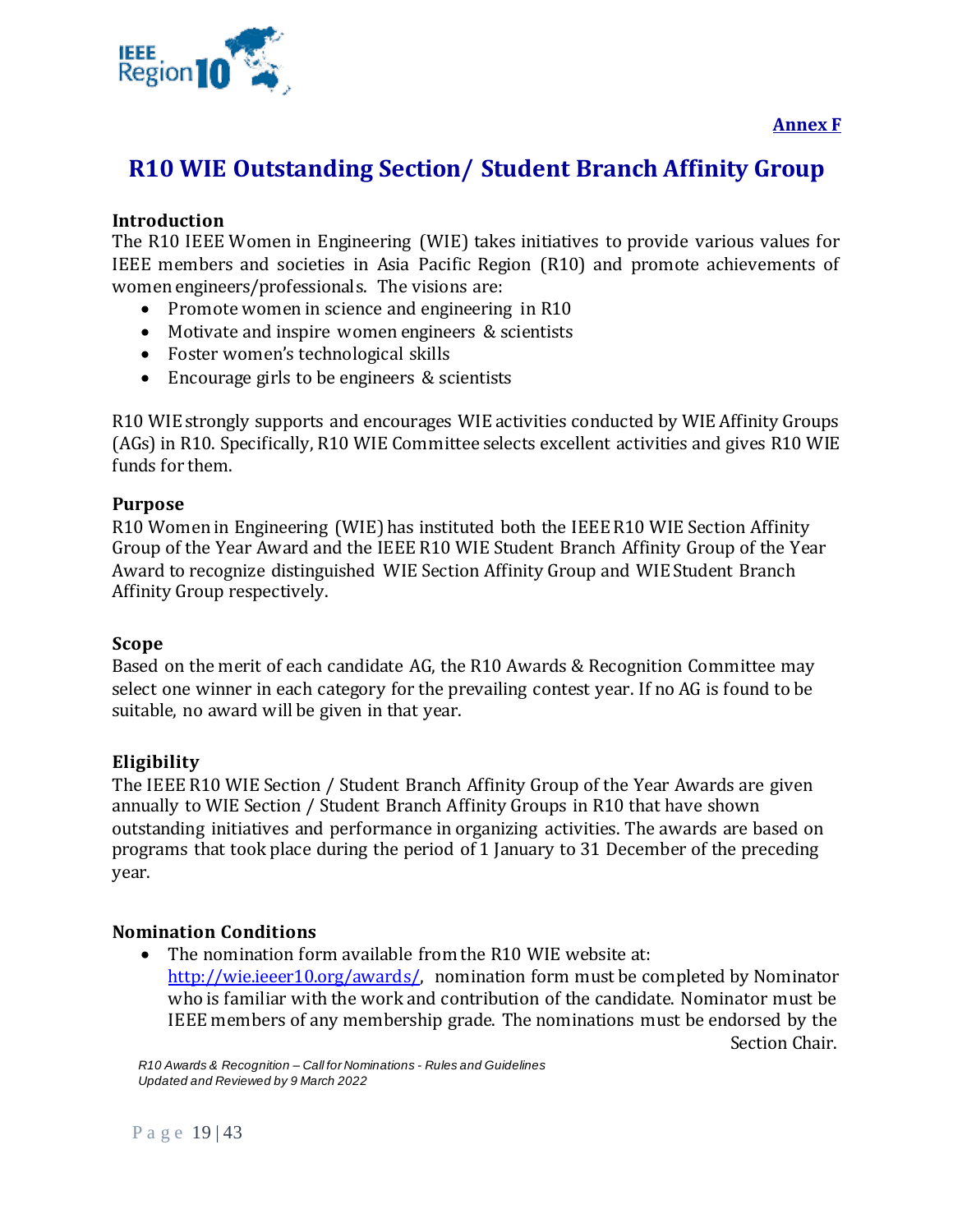

- Nominations must be sent to IEEE R10 WIE Committee Chair by the due date in electronic means (pdf file). Make sure that an acknowledgement is received after sending the complete form in 3 days, or it should be assumed that the submission is not received.
- As a general rule, an Affinity Group cannot receive this award more than once every three years.

# **Basis of Selection**

The IEEE R10 WIE Section / Student Branch Affinity Group of the Year Award are selected by R10 WIE committee based on the following criteria:

- Quality of activities and programs
	- Purpose/objectives
	- Achievements/values
	- Support from the Section
	- Collaboration with Student Branch/YP Affinity Group or other groups
	- The number of participants
- Quantity of activities and programs
- Growth of affinity group membership
- Communication with its members
	- o What ways
	- o How often

If no candidate is found to be suitable, no award will be given for the year.

## **Selection Committee**

The R10 WIE awards selection committee is composed of at least 3 members, 2 of whom are nominated by the R10 WIE committee and to be headed by the latter's chair. The award selection committee reserves the right to present no award if the committee is not satisfied with the standard or quality of entries received. The decision of the award selection committee, as approved by the R10 Director, is final.

## **Schedule**

- Call for Nominations: **21 March 2022**
- Nomination Deadline: **20 May 2022**
- Evaluation period: **1 June to 31 July 2022**
- Recipient Notified: **By 30 September 2022**

# **Award Instrument**

An award plaque will be awarded to the Winner.

*R10 Awards & Recognition – Call for Nominations - Rules and Guidelines Updated and Reviewed by 9 March 2022*

P a g e 20 | 43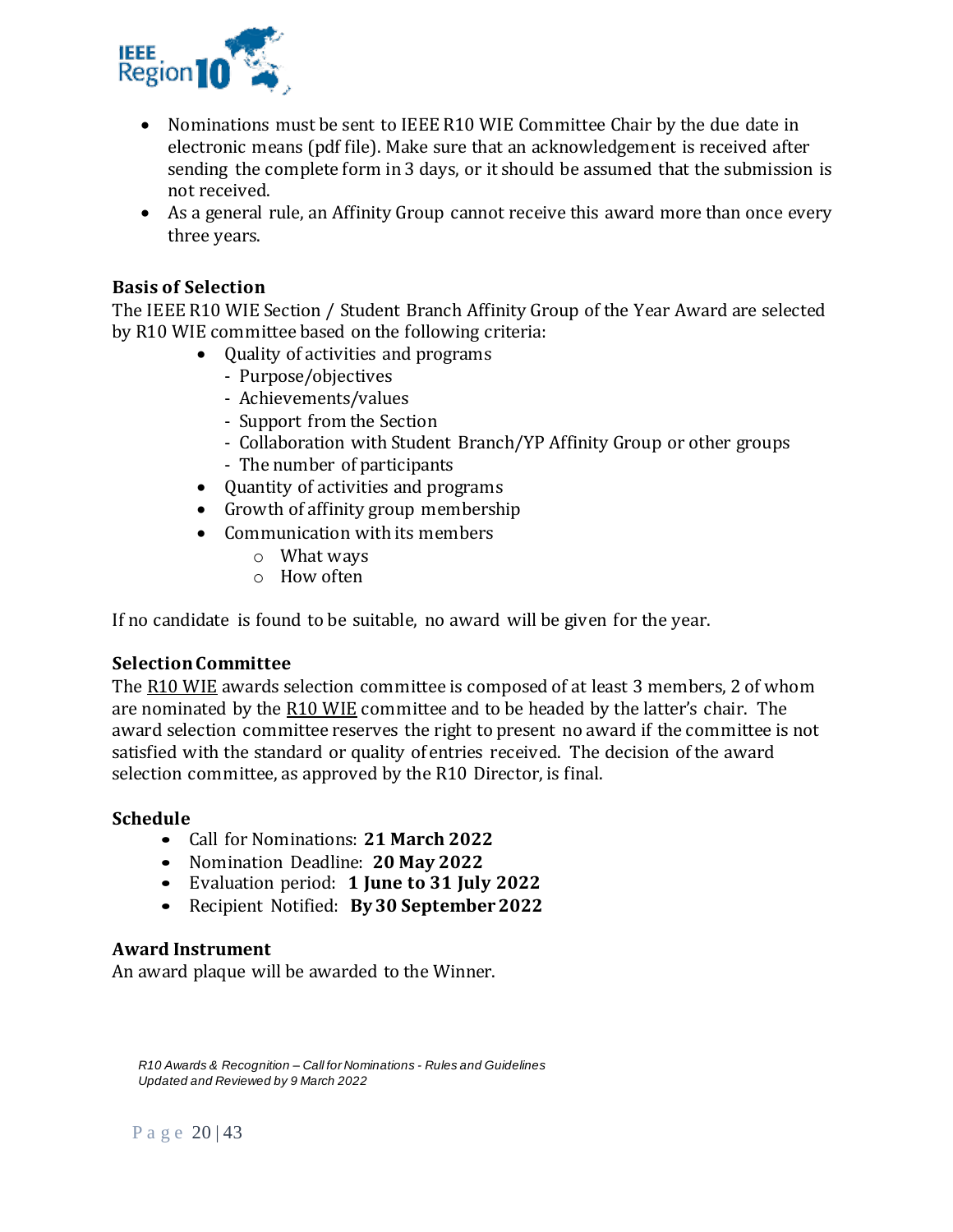

### **Presentation**

Award will be presented to the attending Section Chair or representative at the R10 Annual General Meeting. Section shall then arrange to present the award to the award recipient(s) at an appropriate local Section event/ occasion.

### **Record/ Notification**

R10 WIE Committee Chair will notify the result of selection by e-mail to individual award recipient. R10 Awards & Recognition Committee Chair will make an official result announcement to the Section/ Council Chairs and Secretaries, and also maintain a record of award recipients on the R10 Website.

Nomination Forms can be found on R10 WIE Award webpage at: **<https://wie.ieeer10.org/awards/>**

# **Submission of nomination forms:**

Please submit the Nomination Form online and other two attached files

(1) Events List &

(2) Endorsement form from :<http://bit.ly/2021-wie-ag-award>

\*In case if you can't access the google form, please submit your (0) nomination form and (1) Events List  $\&$  (2) Endorsement form to:

• R10 Women in Engineering Committee Chair, Ms. Emi Yano ([emi@ieee.org\)](mailto:emi@ieee.org)

- Cc. Ewell Tan at [ewell.tan@ieee.org](mailto:ewell.tan@ieee.org)
- Cc. R10 Awards & Recognition Committee Chair, Prof. Wu Qun at *qwu@hit.edu.cn*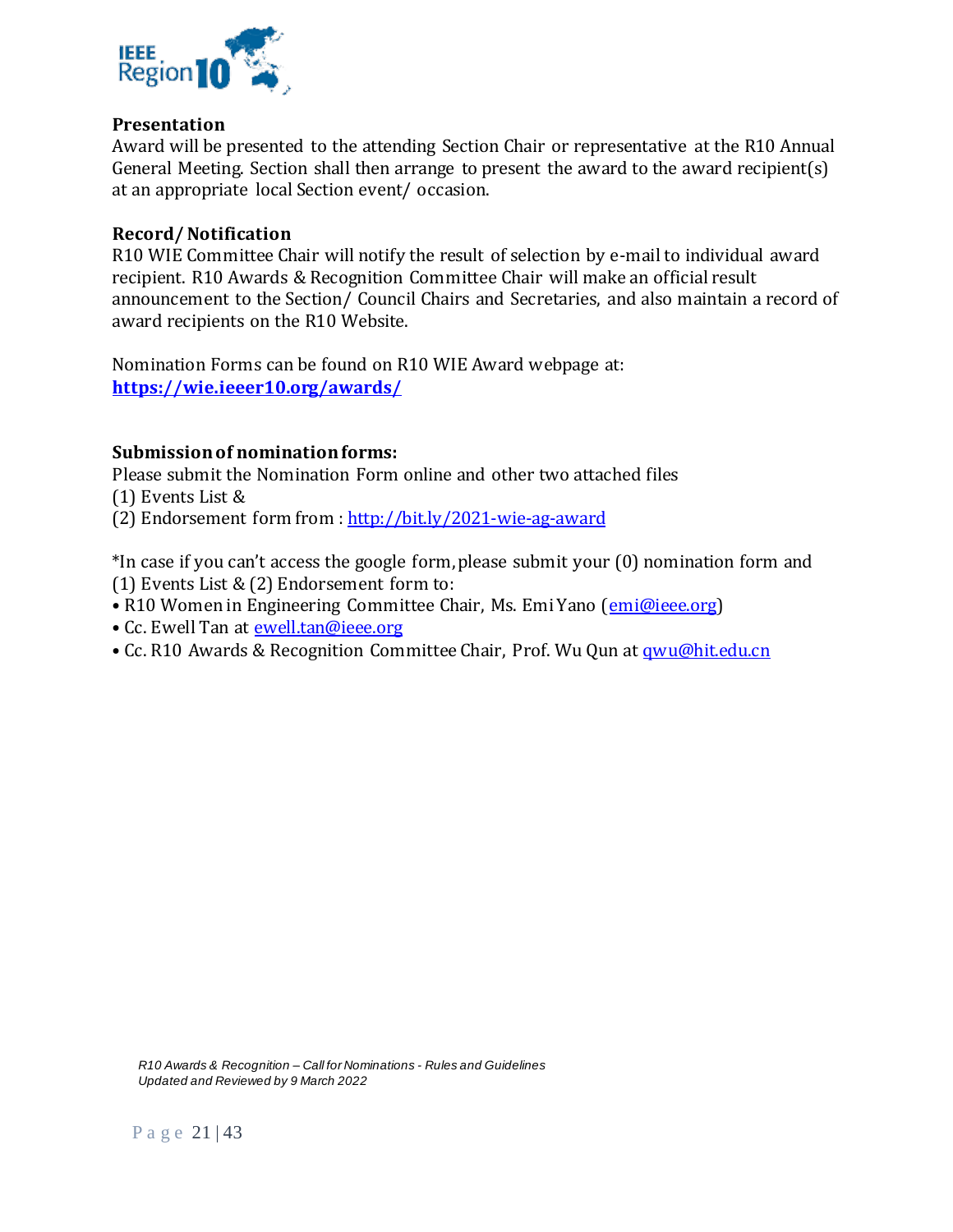**Annex G**



# <span id="page-21-1"></span><span id="page-21-0"></span>**R10 Young Professionals Outstanding Volunteer Award**

**(\*\* One award each for Academician and Industry Practitioner)**

# **Introduction**

IEEE Region 10 places very high priority to assist Young Professionals in their early career by creating opportunities to network, refine and plan their career goals, and learn soft skills to boost their chance for success. IEEE Region 10 recognizes the vital role that volunteers play in the realization of these objectives and has launched *Region 10 Young Professionals Outstanding Volunteer Award* to motivate and recognize the efforts and achievements of Young Professionals who have made substantial contributions towards their professional field through volunteering for IEEE. The award will be conferred upon two categories namely, (1) academia and (2) industry. One winner per category will be chosen, considering the substantive projects and achievements of the candidates which have left an undeniable imprint.

# **Purpose**

The purpose of this award is to encourage the high-spirited volunteerism and contributions of individuals and showcase their initiatives that have benefited academia/industry.

## **Scope**

Based on the merit of candidates the Region 10 Young Professionals Awards Committee will select one winner in each category (academia and industry) for the contest year. If no candidate is found to be suitable in a category, no award will be given in that category for the contest year.

# **Eligibility**

- The nominee should be a IEEE Young Professional Member and should be residing within the geography of IEEE Region 10.
- The nominee should be from academia/industry at the time of nomination and professional working in industry/academia for more than three (3) years.
- The nominee should have contributed to IEEE Young Professionals as a volunteer for at least three (3) years.
- The nominee should have made substantial contributions to the activities of Young Professionals in Section and/or Region 10, which have directed to the fulfillment of one or more of the goals of Region 10 and/or MGA Young Professionals. The activity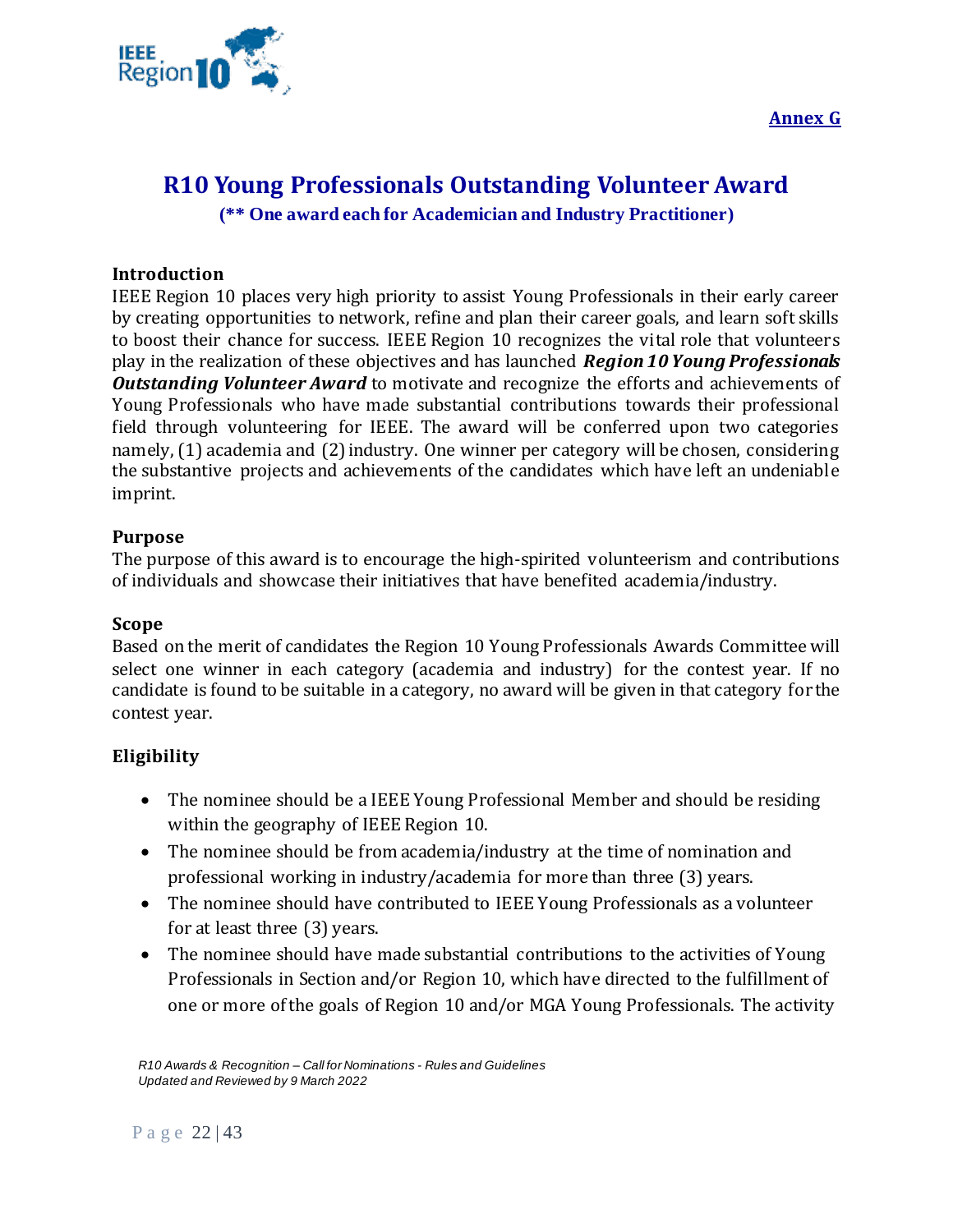

mentioned will be considered only if it is reported in the official reporting system via vTools Events.

- The nominee should not have received the same award in the past three (3) years.
- The following officers from Region 10 Young Professionals Committee cannot be nominated for the award; Region 10 Young Professionals Committee Chair, Region 10 Young Professionals Information Management & Communications Coordinator, Region 10 Young Professionals Awards & Recognition Coordinators, Region 10 Young Professionals Media and Marketing Lead and Region 10 Young Professionals Webmaster.

# **Nomination Conditions**

- Any IEEE member (except for Student member) can nominate a potential candidate for the award and it should be endorsed by the respective Section Young Professionals Affinity Group Chair or Section Chair. No self-nominations will be accepted.
- The nomination should be submitted via the R10 Young Professionals Submission [Portal](https://yp.ieeer10.org/r10-yp-award-submission-portal/) with the following steps.
	- Step 1: Access the **Young Professionals Submission Portal**
	- Step 2: Register as a "user" or Login with your IEEE/Google account
	- Step 3: Select the award category from the drop down menu
	- Step 4: Complete the nomination questionnaires.
	- Step 5: Request & receive endorsement.

(Endorsement should be requested via the Region 10 Young Professionals Awards Submission Portal. Submit a request for endorsement by providing the endorser contact information. Once the nominator has submitted a request for endorsement, the endorser will be receiving an automated email from the system to provide the endorsement at a dedicated webpage.

Once the endorsement is received, the nomination gets automatically completed in the system. No further action is needed.

## **Basis of Selection**

The following points will be considered in the selection:

- Nominee's contributions that created an impact and added value to the membership of IEEE Young Professionals with respect to,
	- $\triangleright$  Leadership abilities and achievements.

*R10 Awards & Recognition – Call for Nominations - Rules and Guidelines Updated and Reviewed by 9 March 2022*

P a g e 23 | 43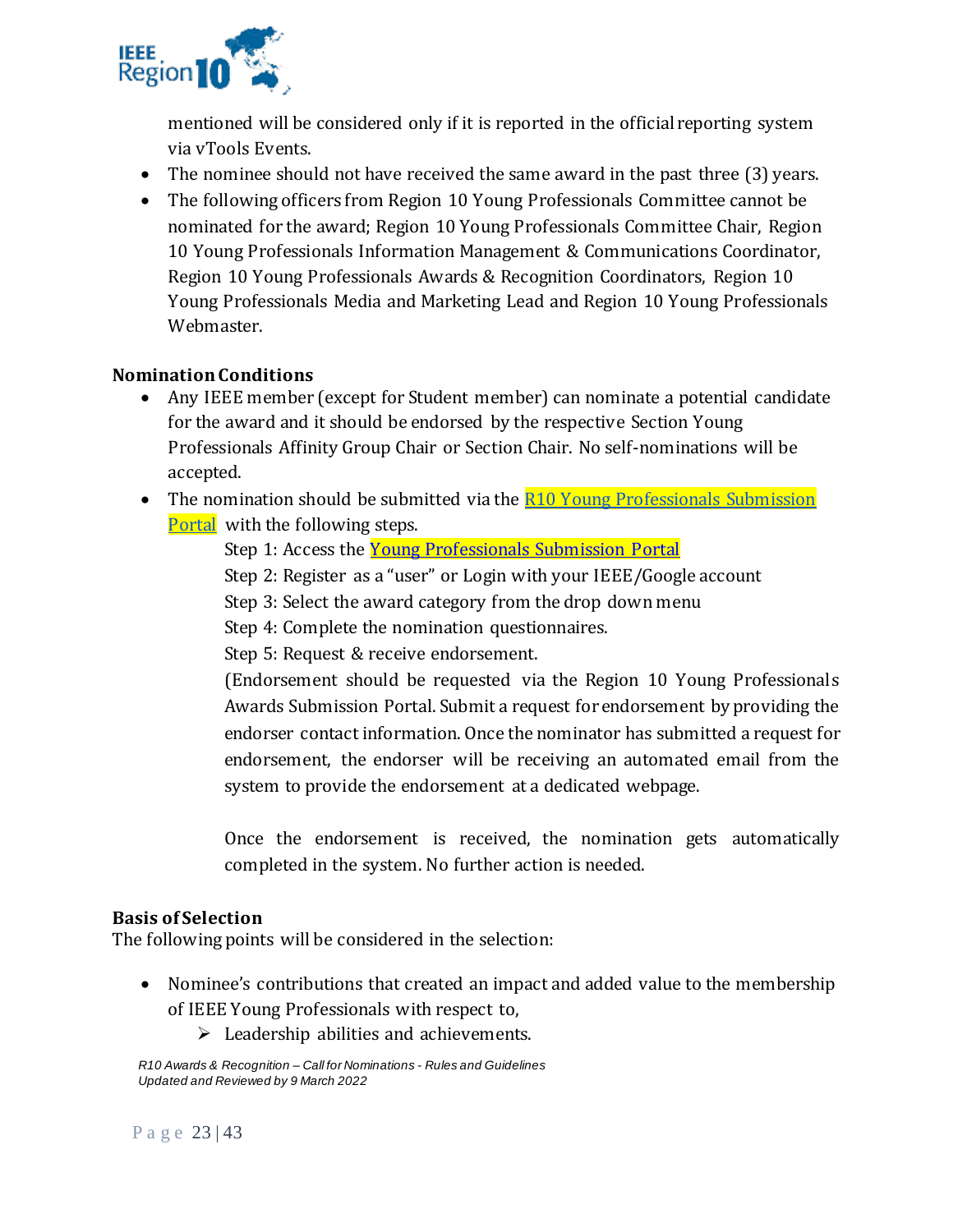

- ➢ Professional activities conducted.
- ➢ Collaborative activities conducted.
- ➢ Efforts taken to expand the sectional/regional/global network of IEEE Young Professionals.
- ➢ Activities conducted on Student to Young Professional member elevation.
- The long-standing impact of the activity or activities organized by the nominee towards the goals of IEEE MGA Young Professionals and/or Region 10 Young Professionals.
- Efforts taken by the nominee to increase the value of IEEE and/or towards career development of Young Professionals in his/her field (Academia/Industry).

# **Selection Committee**

The Region 10 Young Professionals Awards Committee is composed of at least six (6) members for coordination, execution, processing, and selection of award recipients. The awards committee reserves the right to present no award if the committee is not satisfied with the standard or quality of entries received. The decision of the awards committee, as approved by the Region 10 Director, is final.

## **Schedule**

- Call for Nominations: 21 March 2022
- Nomination Deadline: 20 May 2022
- Evaluation period: 1 June to 31 July 2022
- Recipient Notified: By 30 September 2022

## **Award Instrument**

An award plaque and one-year IEEE Membership fee will be subsidized by Region 10 for the award winner(s).

## **Presentation**

Award will be presented to the attending Section Chair or representative at the R10 Annual General Meeting. Section shall then arrange to present the award to the award recipient(s) at an appropriate local Section event/ occasion.

If the award recipient(s) wish to receive the award during the R10 annual general meeting on self-funding basis, it is possible to present the award directly to them, subject to R10's approval.

## **Record/ Notification**

The IEEE Region 10 Young Professionals Committee Chair notifies the result of selection by e-mail to individual award recipients. Region 10 Awards & Recognition Committee Chair will

*R10 Awards & Recognition – Call for Nominations - Rules and Guidelines Updated and Reviewed by 9 March 2022*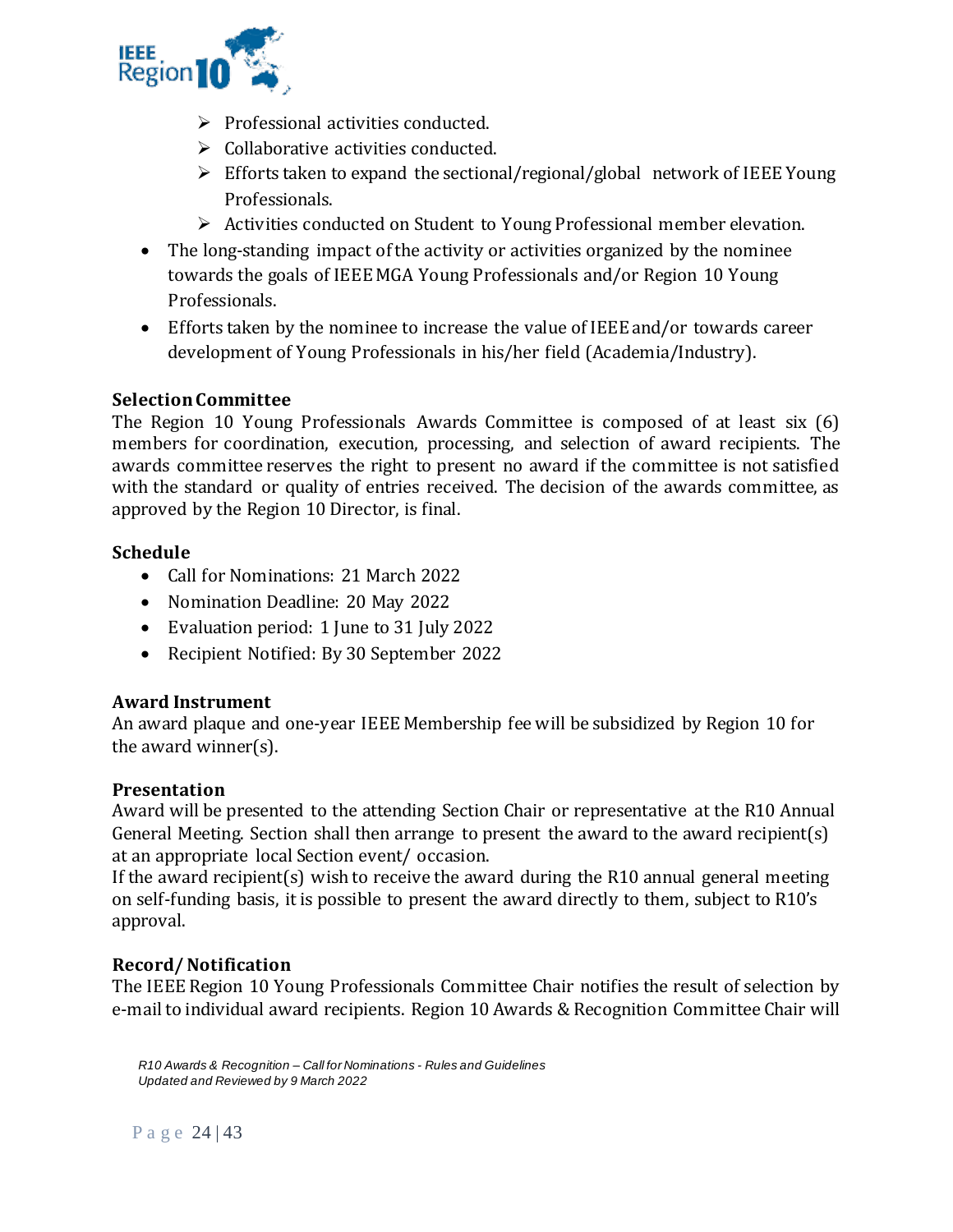

make an official result announcement to the Section/ Council Chairs and Secretaries and maintain a record of award recipients on the Region 10 Website.

# **Submit your award nomination at:**

**<https://yp.ieeer10.org/r10-yp-award-submission-portal/>**

# **Points of Contacts:**

To: Region 10 Young Professionals Committee [\(r10yp@ieee.org\)](mailto:r10yp@ieee.org) Cc. Ewell Tan at **ewell.tan@ieee.org** Cc. Region 10 Awards & Recognition Committee Chair [\(qwu@hit.edu.cn\)](mailto:qwu@hit.edu.cn)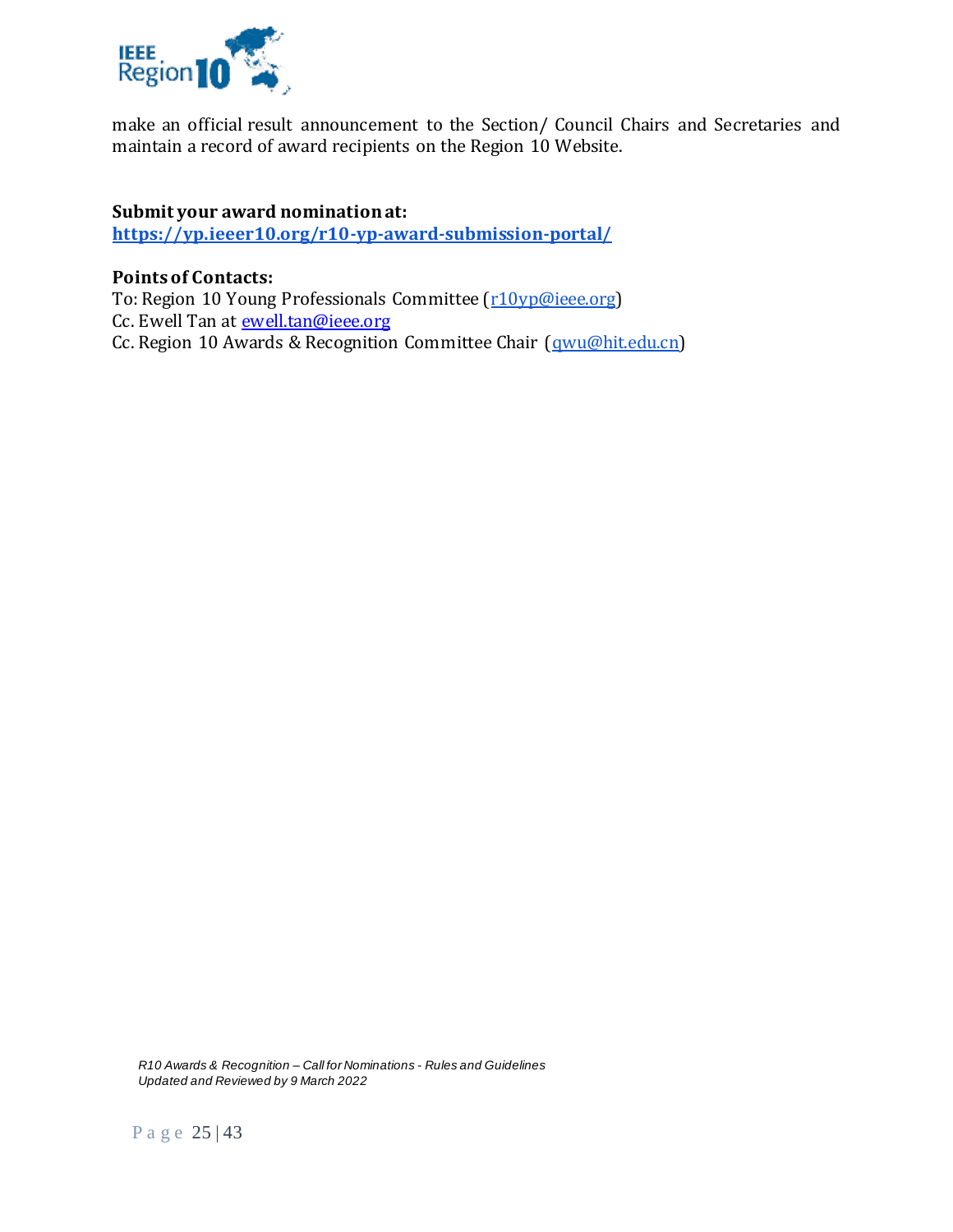

# <span id="page-25-1"></span><span id="page-25-0"></span>**R10 Young Professionals Outstanding Section Affinity Group Awards**

# **Introduction**

IEEE Region 10 places very high priority to assist Young Professionals in their early career by creating opportunities to network, refine and plan their career goals, and learn soft skills to boost their chance for success. Region 10 encourages and financially supports Young Professional Affinity Groups in the region to conduct activities beneficial to the members and realize Region 10 objectives. Region 10 has launched the *Region 10 Young Professionals*  **Outstanding Section Affinity Group Award** to motivate and recognize the efforts and achievements of Young Professionals Affinity Groups. The award will help Young Professionals Affinity Groups in its membership development by member's satisfaction. The award will be conferred annually for one best Young Professional Affinity Group who have done substantial contributions to its members.

#### **Purpose**

The purpose of this award is to recognize the achievements and activities of one best outstanding Young Professionals Affinity Group in Region 10. This recognition will motivate the winners to do even better and serve as examples for others to follow.

#### **Scope**

Based on the merit of each nomination, the Region 10 Young Professionals Awards Committee will select one winner for the prevailing contest year. If no Young Professionals Affinity Group is found to be suitable, no award will be given in the contest year.

## **Eligibility**

- Only Young Professionals Affinity Groups of IEEE Region 10 are eligible to apply.
- The Young Professionals Affinity Group will not be eligible to receive this award twice within five years.
- The Young Professionals Affinity Group must have reported at least four activities for its

members, between January - December of previous year, which includes (and not limited to), social/online events, professional talks, technical talks, administrative meetings, etc.

● The activity mentioned will be considered only if it is reported in the official reporting

system, vTools Events.

*R10 Awards & Recognition – Call for Nominations - Rules and Guidelines Updated and Reviewed by 9 March 2022*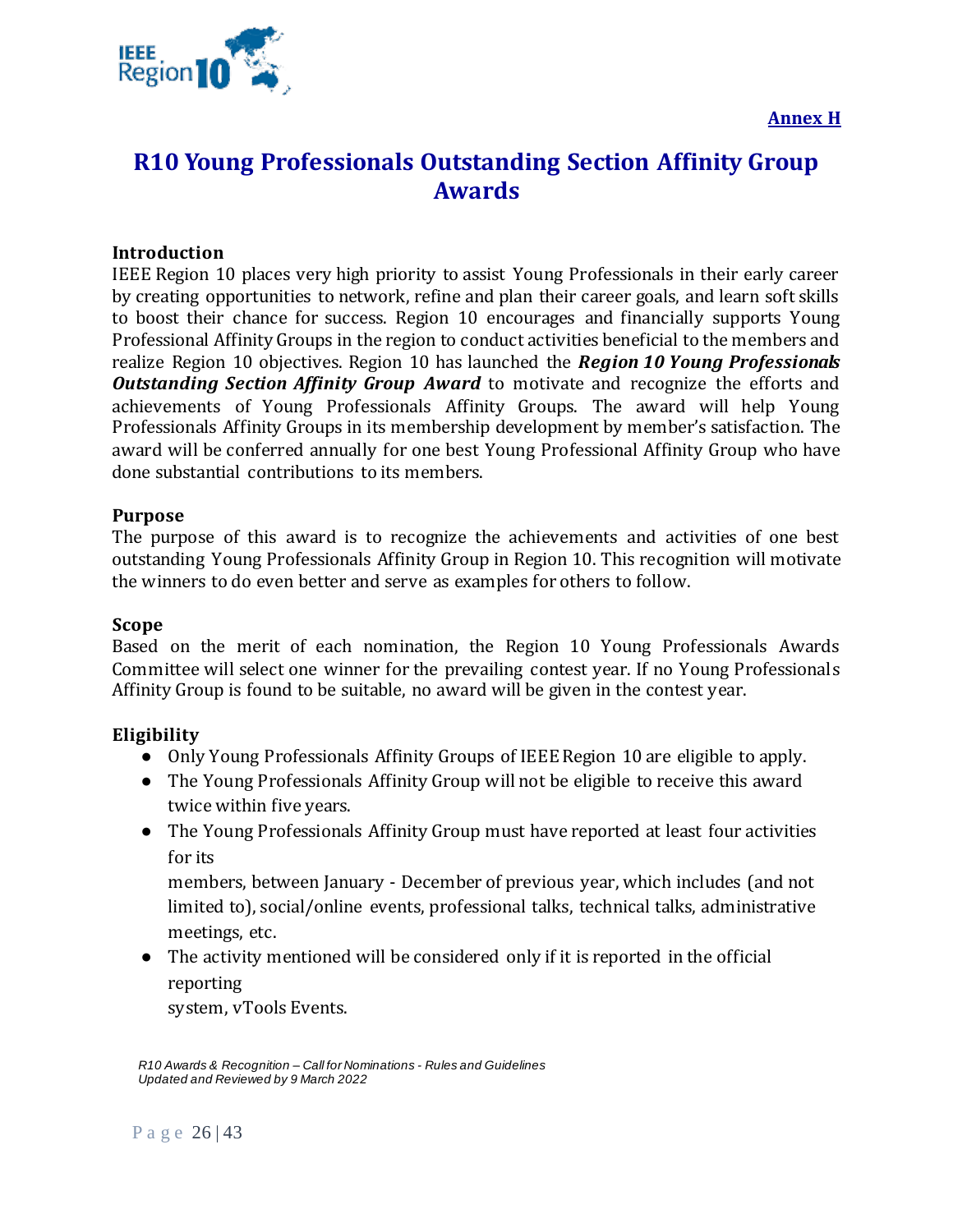

# **Nomination Conditions**

- The nomination should be made by the Chair of the IEEE Young Professionals Affinity Group and it should be endorsed by the respective IEEE Section Chair.
- The nomination should be submitted via the R10 Young Professionals Submission [Portal](https://yp.ieeer10.org/r10-yp-award-submission-portal/) with the following steps.
	- Step 1: Access the [Young Professionals Submission Portal](https://yp.ieeer10.org/r10-yp-award-submission-portal/)
	- Step 2: Register as a "user" or Login with your IEEE/Google account
	- Step 3: Select the award category from the drop down menu
	- Step 4: Complete the nomination questionnaires.

Step 5: Request & receive endorsement.

(Endorsement should be requested via the Region 10 Young Professionals Awards Submission Portal. Submit a request for endorsement by providing the endorser contact information. Once the nominator has submitted a request for endorsement, the endorser will be receiving an automated email from the system to provide the endorsement at a dedicated webpage.

Once the endorsement is received, the nomination gets automatically completed in the system. No further action is needed.

# **Basis of Selection**

The following points will be considered in the selection:

- Group's overall contributions that created an impact and added value to the membership of IEEE Young Professionals while showcasing leadership, professional, networking, student transitions and collaborative activities.
- Impact of collaborations with industry or academia or both
- The quality of Young Professionals Affinity Group Management including administrative

meetings, activity reporting, succession planning for future and any best practices that

can be emulated by other Young Professionals Affinity Groups.

- Collaboration and organizing activities with Section or Chapter enabling interaction between Young Professionals and senior members.
- Activities organized with student branches enabling interaction between IEEE Young Professionals and student members and as well as for enhancing student to Young Professional membership transitions.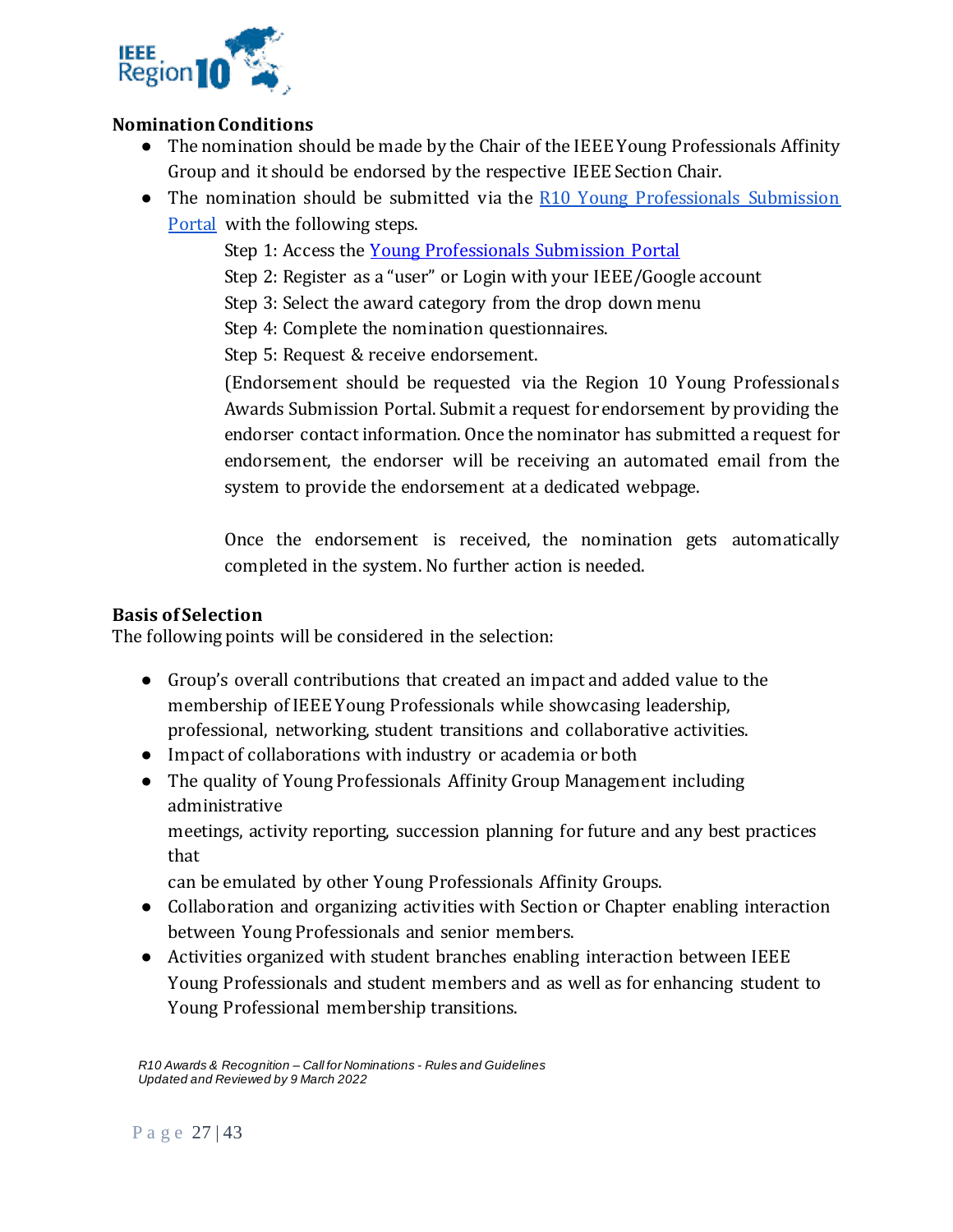

● Collaborating IEEE Young Professional activities with other non-profit (WHO, Red Cross, etc.) affiliations/groups.

# **Selection Committee**

The Region 10 Young Professionals Awards Committee is composed of at least six (6) members for coordination, execution, processing, and selection of award recipients. The awards committee reserves the right to present no award if the committee is not satisfied with the standard or quality of entries received. The decision of the awards committee, as approved by the Region 10 Director, is final.

## **Schedule**

- Call for Nominations: 21 March 2022
- Nomination Deadline: 20 May 2022
- Evaluation period: 1 June to 31 July 2022
- Recipient Notified: By 30 September 2022

#### **Award Instrument**

An award plaque and US\$ 300 cash prize will be awarded to the winning Young Professionals Affinity Group.

#### **Presentation**

Award will be presented to the attending Section Chair or representative at the R10 Annual General Meeting. Section shall then arrange to present the award to the award recipient(s) at an appropriate local Section event/ occasion.

#### **Record/ Notification**

The IEEE Region 10 Young Professionals Committee Chair notifies the result of selection by e-mail to individual award recipients. Region 10 Awards & Recognition Committee Chair will make an official result announcement to the Section/ Council Chairs and Secretaries and maintain a record of award recipients on the Region 10 Website.

## **Submit your award nomination at: [https://yp.ieeer10.org/r10-yp-award](https://yp.ieeer10.org/r10-yp-award-submission-portal/)[submission-portal/](https://yp.ieeer10.org/r10-yp-award-submission-portal/)**

#### **Points of Contacts:**

To: Region 10 Young Professionals Committee [\(r10yp@ieee.org\)](mailto:r10yp@ieee.org) Cc. Ewell Tan at [ewell.tan@ieee.org](mailto:ewell.tan@ieee.org) Cc. Region 10 Awards & Recognition Committee Chair [\(qwu@hit.edu.cn\)](mailto:qwu@hit.edu.cn)

*R10 Awards & Recognition – Call for Nominations - Rules and Guidelines Updated and Reviewed by 9 March 2022*

P a g e 28 | 43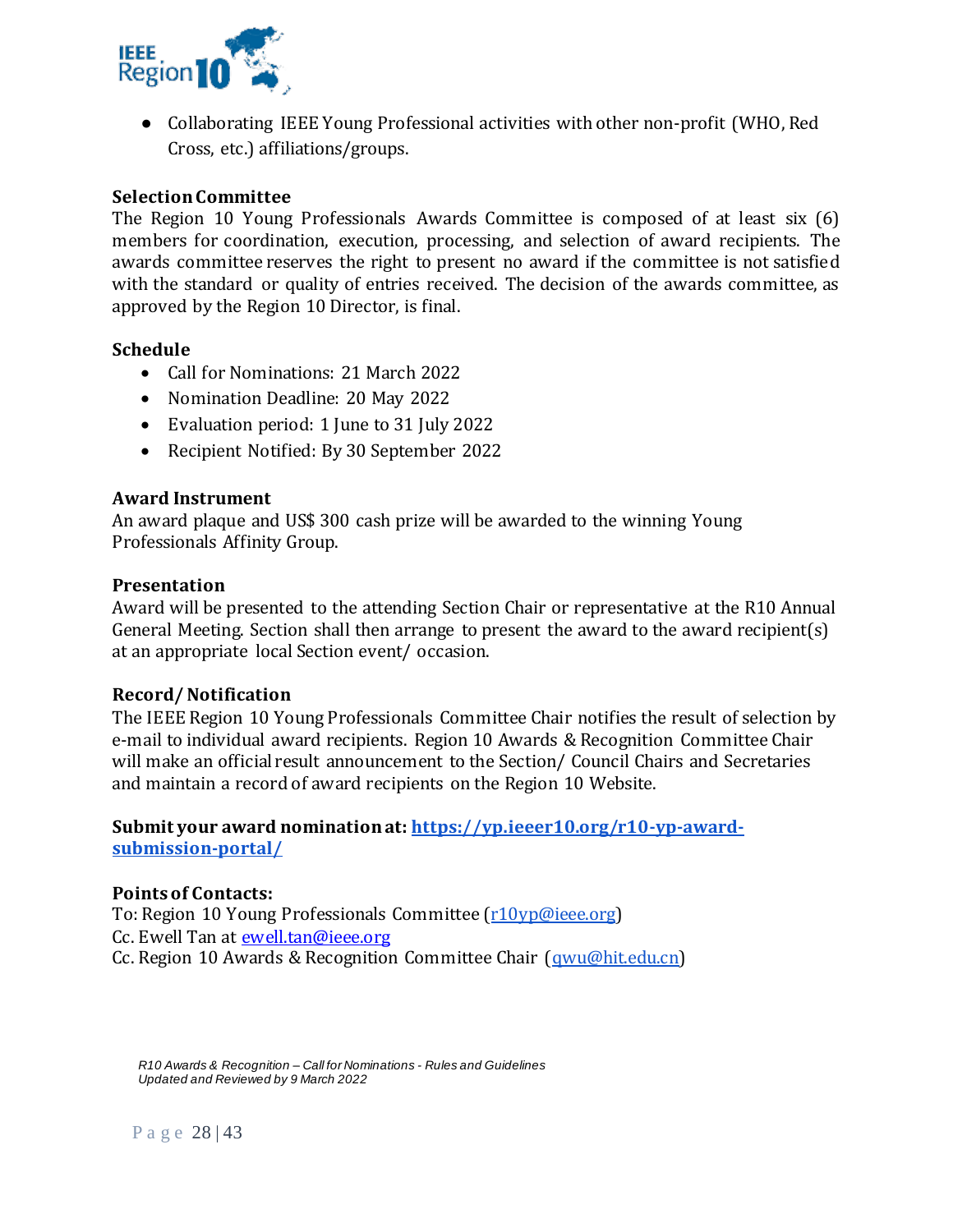<span id="page-28-1"></span>

# **Annex I**

# **R10 SAC Outstanding Volunteer Award**

## <span id="page-28-0"></span>**Introduction**

The IEEE Region 10 Student Activities Committee (SAC) Outstanding Volunteer Award is given to an IEEE member of any grade, who has been organizing activities and providing impetus to growth of student involvement for IEEE activities and events. These awards will help improve student member retention, recruiting new members and reporting from Student Branches & Sections.

## **Purpose**

The purpose of this award is to recognize the work done by an individual IEEE member to (a) service to members and (b) increase the student membership by conducting activities beneficial to student members.

#### **Scope**

Only one volunteer will be selected for this award in the award's year.

## **Eligibility**

- The nominee should be an IEEE member of any grade registered under the particular Section in R10, from where he/she is nominated.
- The individual should have made substantial contributions to the student activities.
- The individual should not have received the same award in the past three years.

## **Nomination Conditions**

- The candidate is working for the Section/Student Branch at the time he/she is nominated
- A member of the R10 SAC committee cannot be a nominee, except for Student/ Graduate Student Members.
- Any IEEE member can nominate a candidate and self-nomination is NOT permitted.
- Candidate must have an endorsement by the respective Section Chair for his/her nomination to be considered valid.
- A candidate who is a student/ graduate student member shall obtain endorsement from Student Branch Counselor or Section Student Activities Committee Chair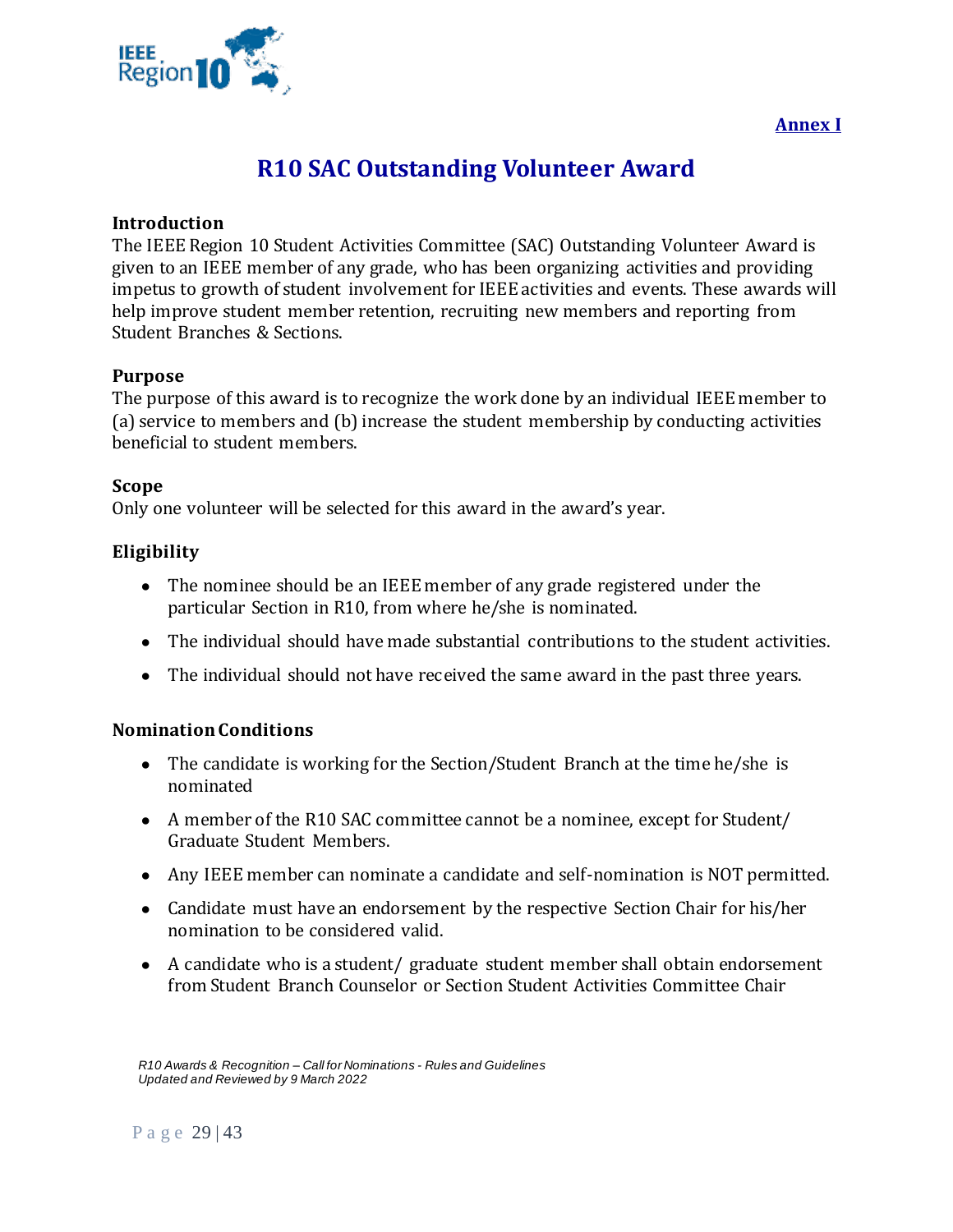

# **Basis of Selection**

- Length of service to the Section.
- Leadership ability and support for the work of other members in the Section.
- Furthering the work and promoting the objectives of the IEEE and of Region 10 in general and of the Section in particular at Section level.

# **Selection Committee**

The R10 SAC awards selection committee is composed of at least 3 members, 2 of whom are nominated by the R10 SAC committee and to be headed by the latter's chair. The award selection committee reserves the right to present no award if the committee is not satisfied with the standard or quality of entries received. The decision of the award selection committee, as approved by the R10 Director, is final.

# **Documents Checklist**

- Completed and endorsed nomination document. Please download the nomination document **[from here](http://bit.ly/R10SACVolunteerAwardNominationForm)**
- Referee Reports (optional and should be in the form of a recommendation letter)

# **Nomination Submissions**

- Submission of nomination documents and referee reports will be through an online system.
- Please submit the duly filled and endorsed nomination document and referee reports at:<http://bit.ly/SACVolunteerSubmission2021>

## **Schedule:**

- Call for Nominations: **21 March 2022**
- Nomination Deadline: **20 May 2022**
- Announcement of Winner**: By 30 September 2022**

# **Award Instrument**

An award plaque will be awarded to the selected winner. One-year IEEE Membership fee (basic membership only) will be sponsored by R10 for the selected award winner.

*R10 Awards & Recognition – Call for Nominations - Rules and Guidelines Updated and Reviewed by 9 March 2022*

P a g e 30 | 43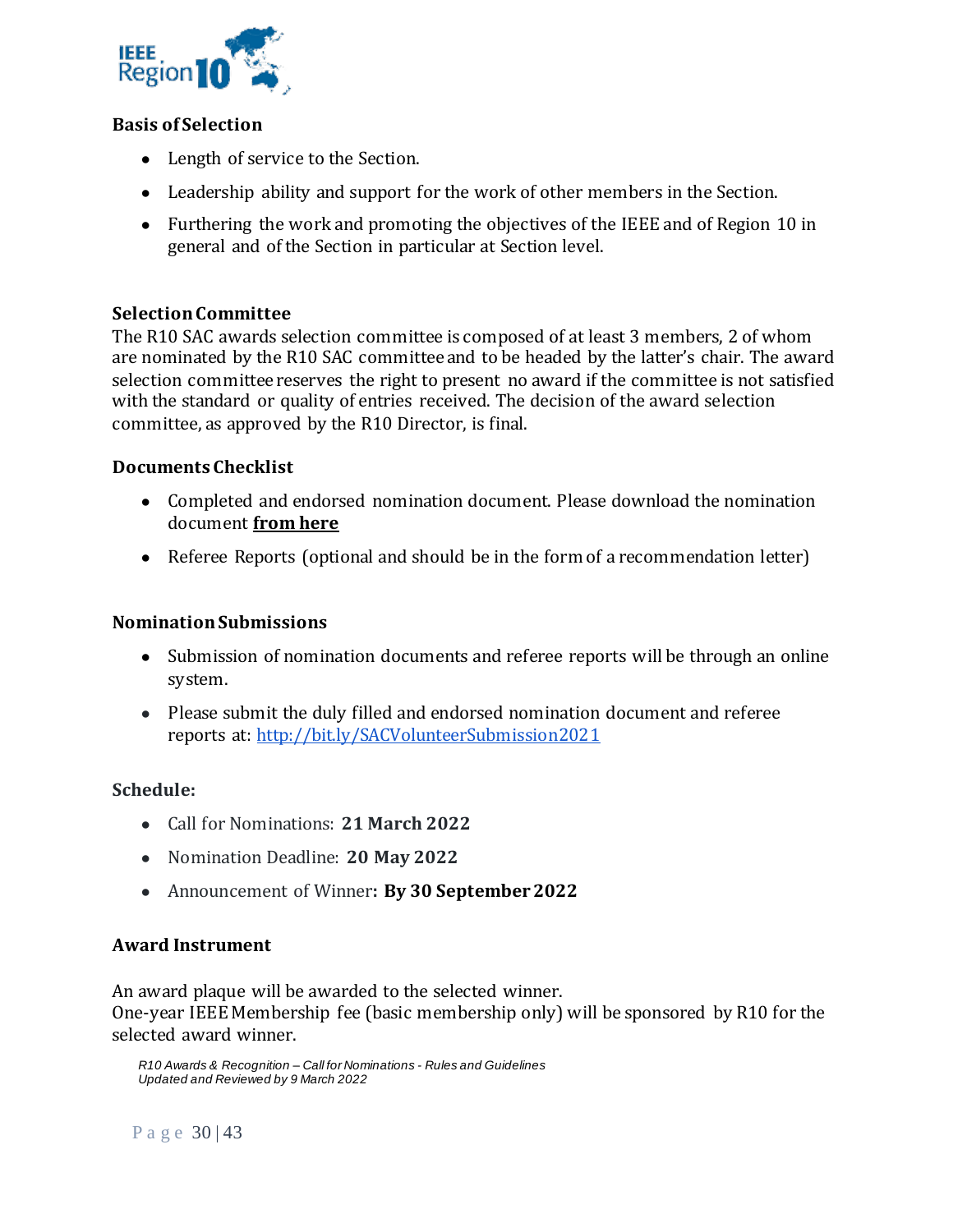

# **Presentation**

Award will be presented to the attending Section Chair or representative at the R10 Annual General Meeting. Section shall then arrange to present the award to the award recipient(s) at an appropriate local Section event/ occasion.

If the award recipient(s) wish to receive the award during the R10 annual general meeting on self-funding basis, it is possible to present the award directly to them, subject to R10's approval.

# **Record/ Notification**

R10 Student Activities Committee Chair will notify the result of selection by e-mail to individual award recipients. R10 Awards & Recognition Committee Chair will make an official result announcement to the Section/ Council Chairs and Secretaries, and also maintain a record of award recipients on the R10 Website.

## **Information & Enquiries**

- The R10 Awards Coordinator will issue a call for nominations as per schedule. The call will be sent by email to Section and Council Chairs for further distribution to members in their geographic boundaries.
- Information about the call for the nominations will be published in the R10 newsletter if its publication date matches the award schedule.
- Full information package about the award will be available through online media such as R10 SAC website and social media.

## **Point of Contacts for further information and enquiries:**

- R10 Student Activities Committee (r10sac@ieee.org)
- R10 Student Activities Committee Chair: Jennifer Dela Cruz (jennifer.c.delacruz@ieee.org)
- R10 Student Representative: Warunika Hippola (waru.hippola@ieee.org)
- R10 Awards & Recognition Committee Chair: Prof. Wu Qun (qwu@hit.edu.cn )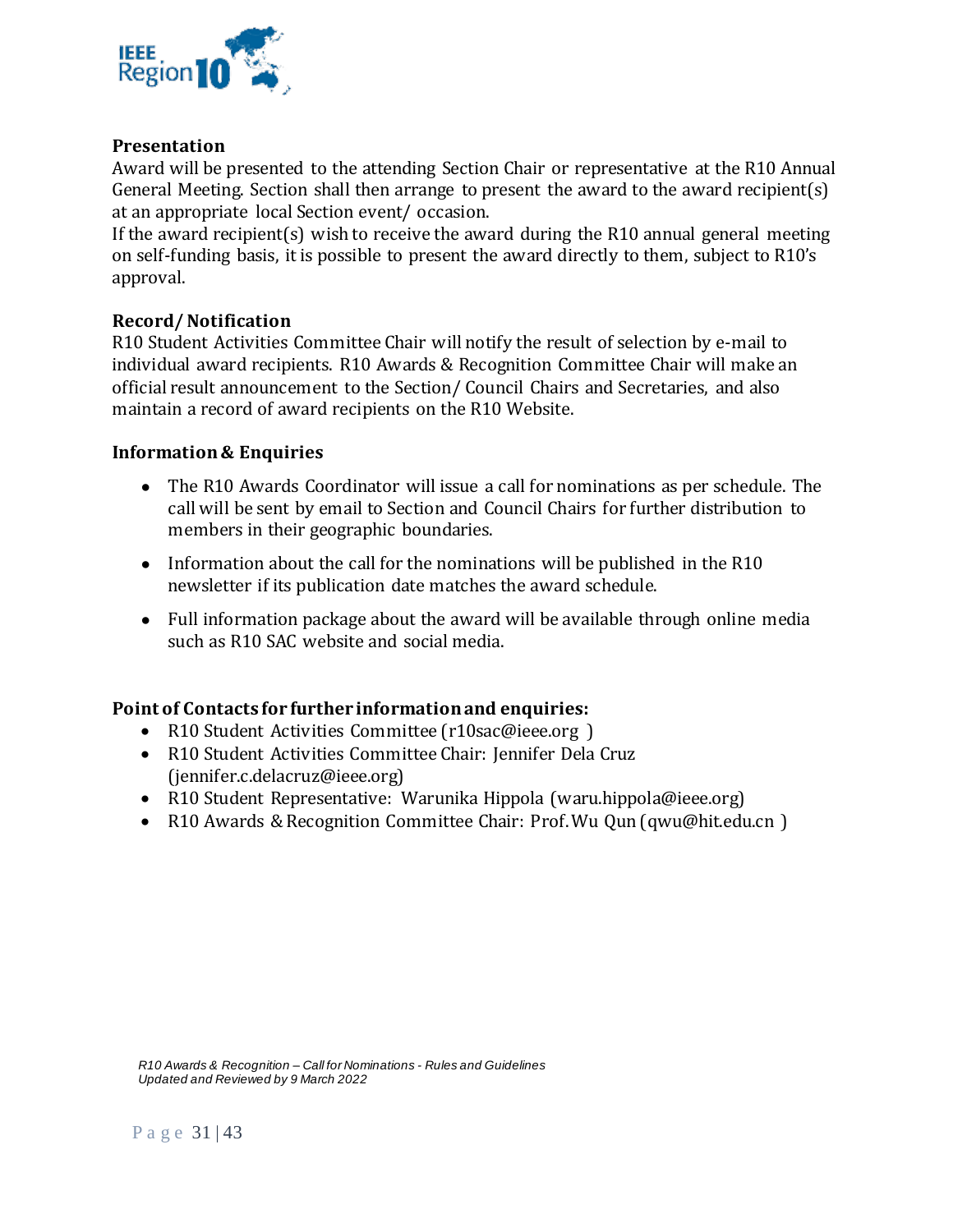<span id="page-31-1"></span>



# **R10 SAC Outstanding Student Branch Award**

### <span id="page-31-0"></span>**Introduction**

The IEEE R10 Student Branch Award is given to a student branch that has maintained membership, provided student members with opportunities to volunteer, and helped in promotion of IEEE and its mission. IEEE R10 recognizes the role of the Student Branch in representing and fulfilling the needs of the members and the missions of R10 and IEEE. This award will help improve the membership, membership satisfaction and retention.

#### **Purpose**

The purpose of this award is to identify the Student Branch that has conducted quality events, workshops, projects, etc. for the benefit of students.

#### **Scope**

Only one IEEE Student Branch in Region 10 will be selected for this award in the award's year.

# **Eligibility**

- Any IEEE Student Branch within Region 10 is eligible to contest for this award.
- Outstanding initiatives and performance in organizing activities.
- This Student Branch must not have received the same award in the past five years.
- The Student Branch must have done at least four activities in a year for its members.

## **Nomination Conditions**

- Nominations should come from the Chair of the Student Branch with support evidence of the branch's achievements against selection basis given below.
- Respective Student Branch Counselor or Section SAC Chair must give an endorsement to the nomination with supporting comments.

*R10 Awards & Recognition – Call for Nominations - Rules and Guidelines Updated and Reviewed by 9 March 2022*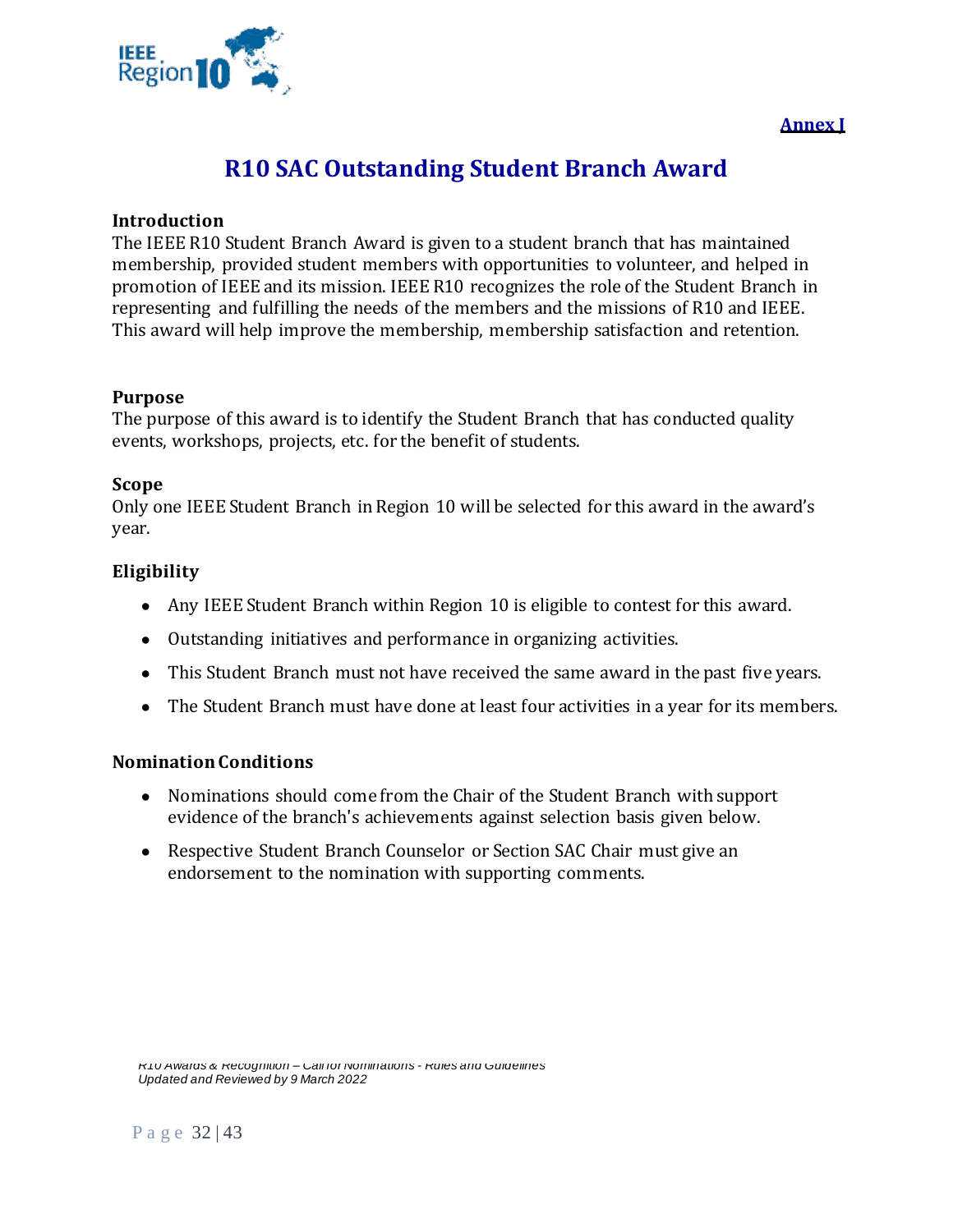

# **Basis of Selection**

- Member's retention rate and growth in terms of Student Branch's membership.
- Quality & amount of impact the activities of that Student Branch had on the Students within the Section, Council or Region.
- Number of students who took part in the activities held by the Student Branch.

# **Selection Committee**

The R10 SAC awards selection committee is composed of at least 3 members, 2 of whom are nominated by the R10 SAC committee and to be headed by the latter's chair. The award selection committee reserves the right to present no award if the committee is not satisfied with the standard or quality of entries received. The decision of the award selection committee, as approved by the R10 Director, is final.

## **Documents Required**

- Completed and endorsed nomination document Please download the nomination document **[from here](http://bit.ly/R10SACOutstandingSBAwardNomination)**.
- Student Branch Member Count from OU Analytics
- Student Branch Annual Plan from v.Tools
- Referee Reports (optional and should be in the form of a recommendation letter)

## **Nomination Submissions**

- Submission of nomination documents and referee reports will be through an online system.
- Please submit the duly filled and endorsed nomination document and referee reports at: <http://bit.ly/SACSBSubmission2021>

## **Award Instrument**

The winning Student Branch will receive an award plaque.

## **Presentation**

Award will be presented to the attending Section Chair or representative at the R10 Annual General Meeting. Section shall then arrange to present the award to the award recipient(s) at an appropriate local Section event/ occasion.

*R10 Awards & Recognition – Call for Nominations - Rules and Guidelines Updated and Reviewed by 9 March 2022*

P a g e 33 | 43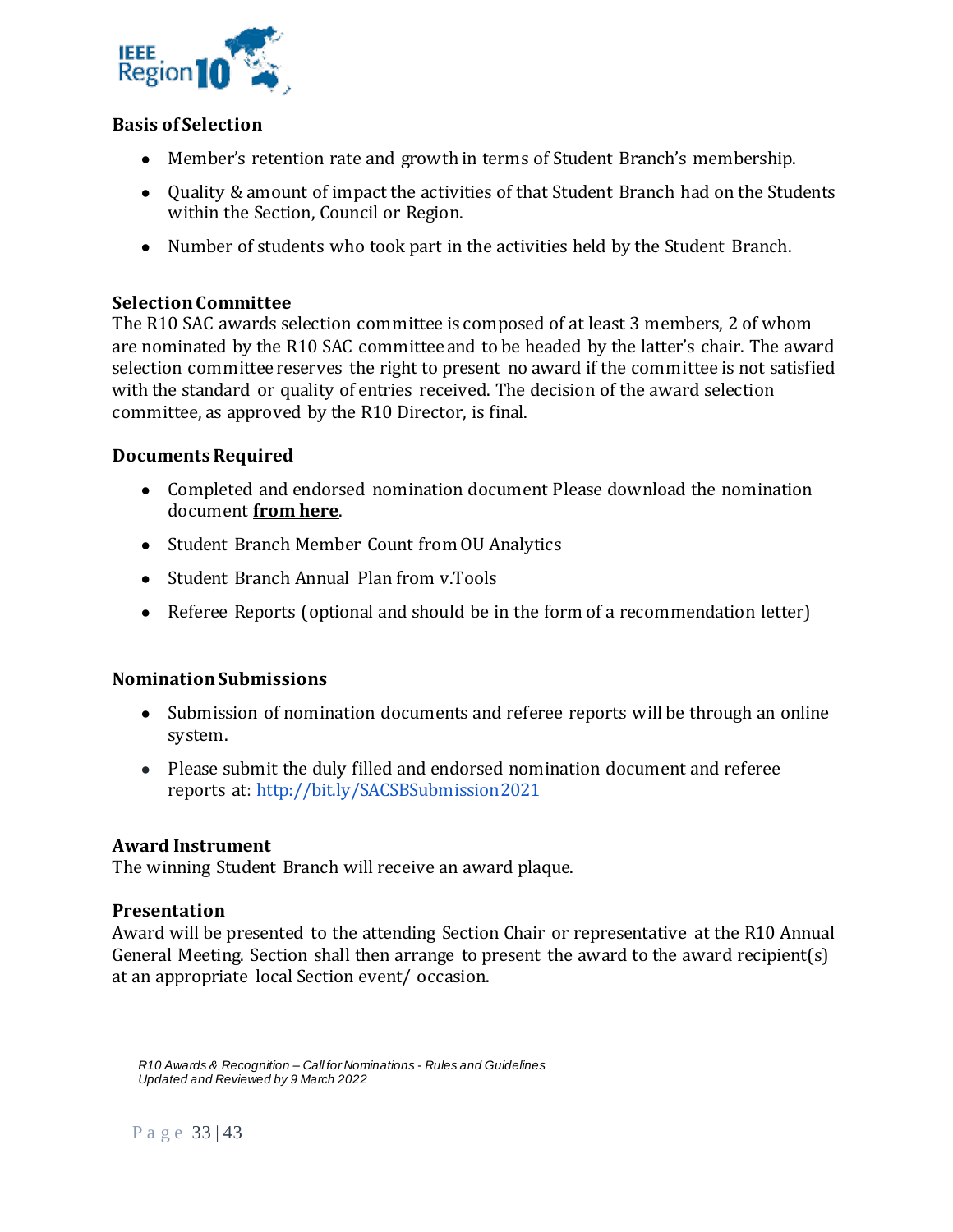

# **Record/ Notification**

R10 Student Activities Committee Chair will notify the result of selection by e-mail to individual award recipients. R10 Awards & Recognition Committee Chair will make an official result announcement to the Section/ Council Chairs and Secretaries, and also maintain a record of award recipients on the R10 Website.

# **Schedule**:

- Call for Nominations: **21 March 2022**
- Nomination Deadline: **20 May 2022**
- Announcement of Winner**: By 30 September 2022**

## **Information & Enquiries**

- The R10 Awards Committee Chair will issue a call for nominations as per schedule. The call will be sent by email to Section and Council Chairs for further distribution to members in their geographic boundaries.
- Information about the call for the nominations will be published in the R10 newsletter if its publication date matches the award schedule.
- Full information package about the award will be made available through online media such as R10 SAC website and social media.

## **Point of Contacts for further information and enquiries:**

- R10 Student Activities Committee (r10sac@ieee.org)
- R10 Student Activities Committee Chair: Jennifer Dela Cruz (jennifer.c.delacruz@ieee.org )
- R10 Student Representative: Warunika Hippola (waru.hippola@ieee.org)
- R10 Awards & Recognition Committee Chair: Prof. Wu Qun (qwu@hit.edu.cn)
- Ewell Tan at: [ewell.tan@ieee.org](mailto:ewell.tan@ieee.org)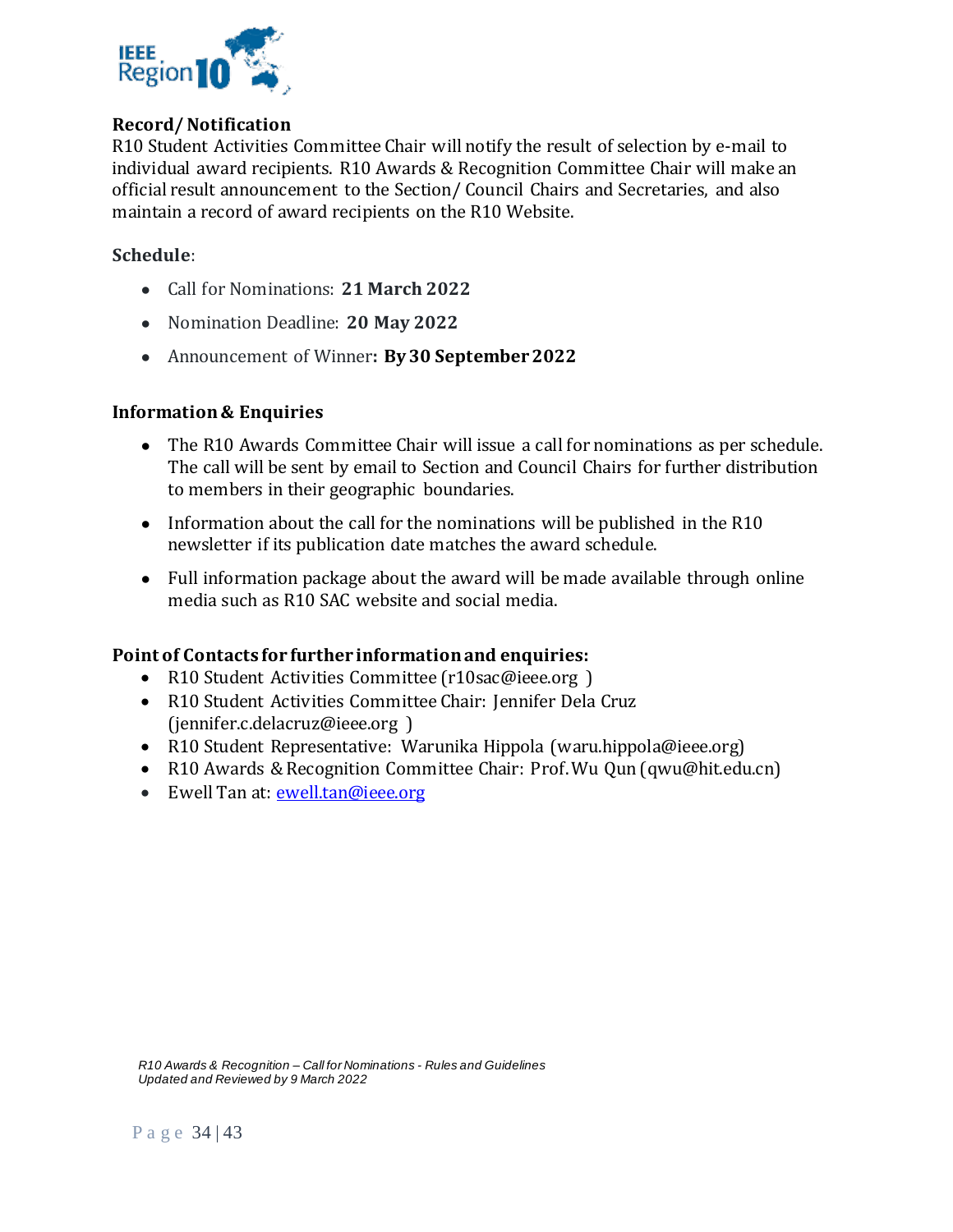

# <span id="page-34-1"></span><span id="page-34-0"></span>**R10 Educational Activities Outstanding Group Award**

# **Introduction**

The IEEE R10 Educational Activities (EA) Group Award aims to recognize groups of IEEE members for the efforts and dedicated contribution in the promotion and implementation of educational activities in the following areas.

- Foster the improvement of education through the process of accreditation engineering, engineering technology, computer science, and applied science programs.
- Dedicated contribution to the design, delivery, and support of continuing education courses and programs in the fields of interest to IEEE
- Volunteering of time and effort for the informal education community
- Outstanding educational innovation in the field of interest of IEEE and whose innovation has made a major impact and been emulated outside the individual's immediate environment
- Work in a pre-university school and those who influence school-based activities for pre- university students.

## **Purpose**

IEEE R10 EA Group Award has been established to recognize Section, Student Branch and other Affinity Groups which have exhibited exemplary and substantive leadership of an extraordinary nature in implementing activities in the scope of EA, as stated above, at the local, regional, national, and/or international level. The accomplishments of the group should be of "significant performance" and should have made a distinguishing contribution to IEEE R10 EA.

## **Eligibility**

- IEEE Region 10 EA Group Award targets IEEE R10 Section, Council, Subsection, Society Chapter, Student Branch, Women in Engineering (WIE), Young Professional and Life Members Affinity Groups.
- Nominated group must be led by IEEE R10 member(s) in good standing and the group has made an identifiable creative achievement and/or a significant contribution toward the scope of R10 EA.
- Nominated group's achievement and contribution must have been made within last 3 years for this award.
- A member of the R10 EA subcommittee cannot be involved with the nominated group.
- Nominated group must not have received the IEEE R10 EA Award(s) within the last 3 years.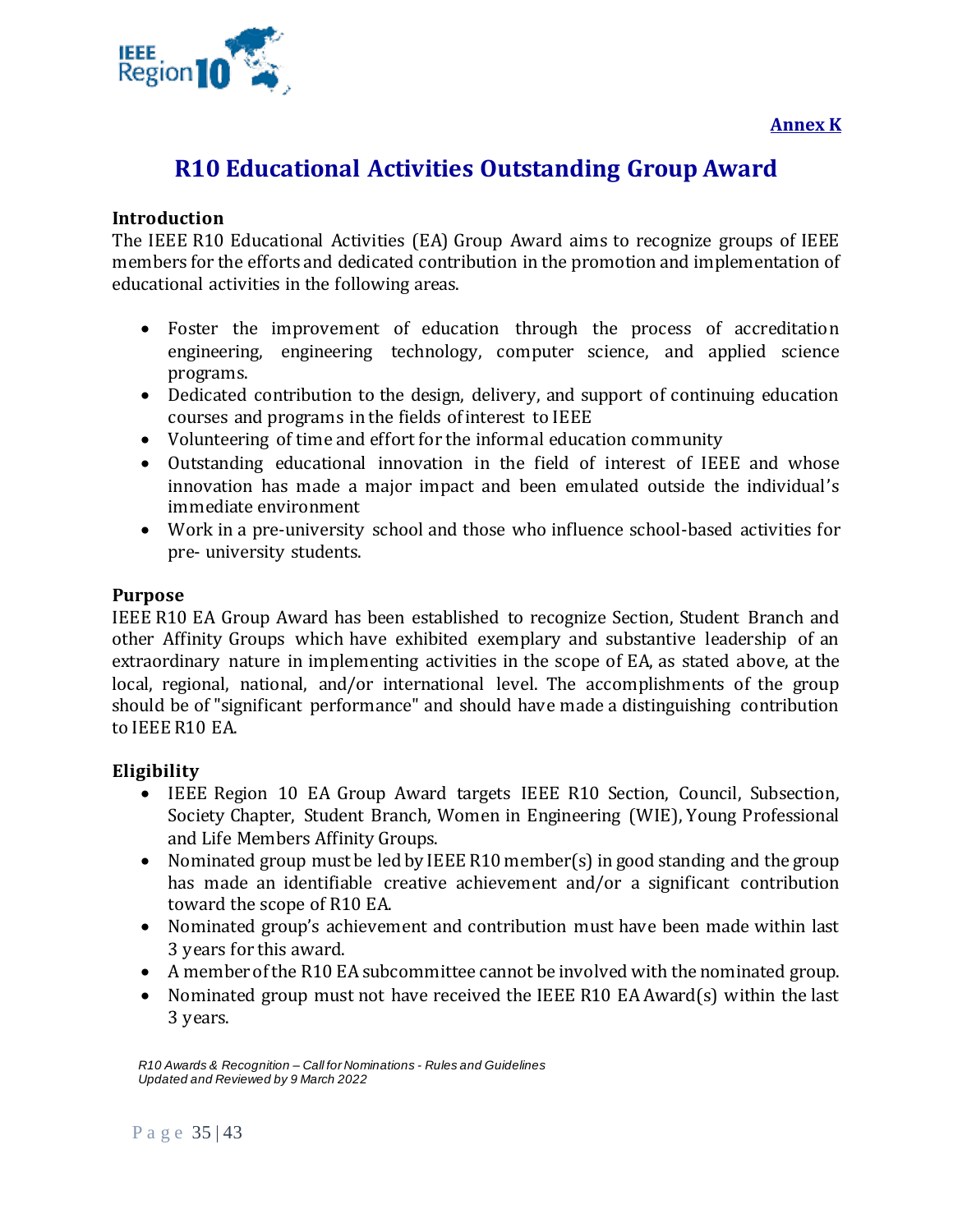

# **Schedule**

- Call for Nominations: **21 March 2022**
- Nomination Deadline: **20 May 2022**
- Evaluation period: **1 June to 31 July 2022**
- Recipient Notified: **By 30 September 2022**

# **Scope**

Based on the merit of each candidate, the R10 Awards & Recognition Committee may decide on the number of winners for the prevailing contest year. If no candidate is found to be suitable, no award will be given in that year.

## **Nomination Conditions**

- The nomination form available from the R10 website [\(https://www.ieeer10.org/\)](https://www.ieeer10.org/) and R10 EA homepage [\(https://ea.ieeer10.org/](https://ea.ieeer10.org/)) must be completed by Nominator who is familiar with the work and contribution of the nominated group and endorsed by the Section Chair. Nominator must be IEEE members of professional membership grade. Members of the R10 EA Committee cannot act as Nominator.
- Nomination form must be sent to IEEE R10 EA Committee in electronic means (pdf file). Make sure that an acknowledgement is received after sending the complete form in a few days, or it should be assumed that the submission is not received.

# **Basis of Selection**

The IEEE R10 EA Group Award is selected based on the following points relating to the nominated group's eligibility:

- Contribution for the scope of R10 EA
- Quality of activities and programs
	- o Purpose and objectives
	- o Achievements and measurable impact
	- o Support from the Section
	- o Collaboration with Student Branch/YP/WIE Affinity Group or other groups
	- o The number of participants
- Quantity of activities and programs.
- Other factors
	- o Uniqueness of the approach
	- o Outreach & societal implication
	- o Size of Section

If no candidate is found to be suitable, no award will be given in the year.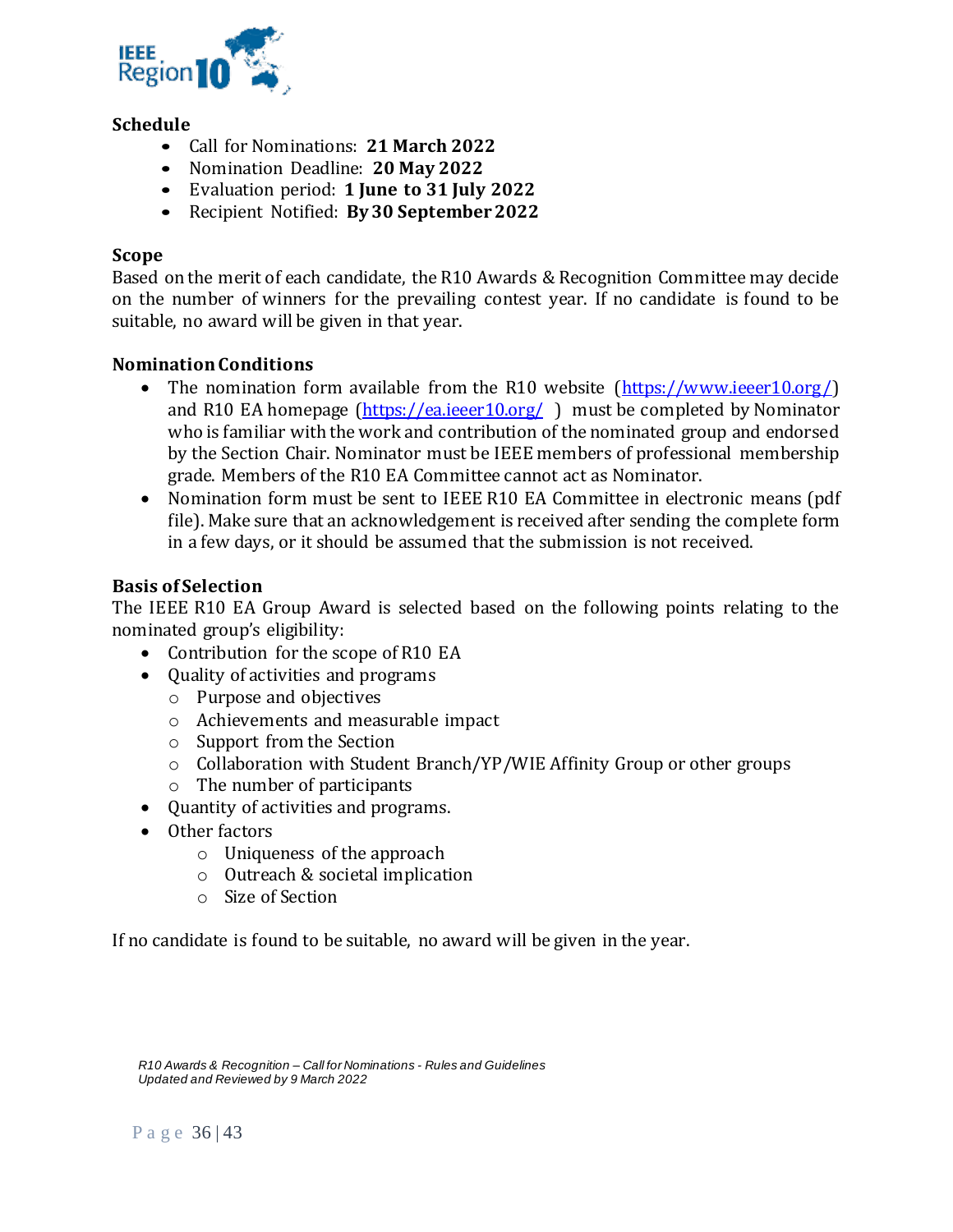

## **Selection Committee**

The R10 EA awards selection committee is composed of at least 3 members, 2 of whom are nominated by the R10 EA committee and to be headed by the latter's chair. The award selection committee reserves the right to present no award if the committee is not satisfied with the standard or quality of entries received. The decision of the award selection committee, as approved by the R10 Director, is final.

# **Award Instrument**

The winning IEEE R10 Outstanding Section, Student Branch, or other Affinity Group(s) is/are awarded with an award plaque.

## **Presentation**

Award will be presented to the attending Section Chair or representative at the R10 Annual General Meeting. Section shall then arrange to present the award to the award recipient(s) at an appropriate local Section event/ occasion.

# **Record/ Notification**

R10 Educational Activities Committee Chair will notify the result of selection by e-mail to individual award recipient. R10 Awards & Recognition Committee Chair will make an official result announcement to the Section/ Council Chairs and Secretaries, and also maintain a record of award recipients on the R10 Website.

# **Nomination Form can be found on R10 Award webpage:**

<http://www.ieeer10.org/awards-recognition-committee/>

# **Submit all nomination forms to:**

R10 Educational Activities Committee Chair, Prof. Preeti Bajaj at: [preetibajaj@ieee.org](mailto:preetibajaj@ieee.org) cc: Ewell Tan at **ewell.tan@ieee.org**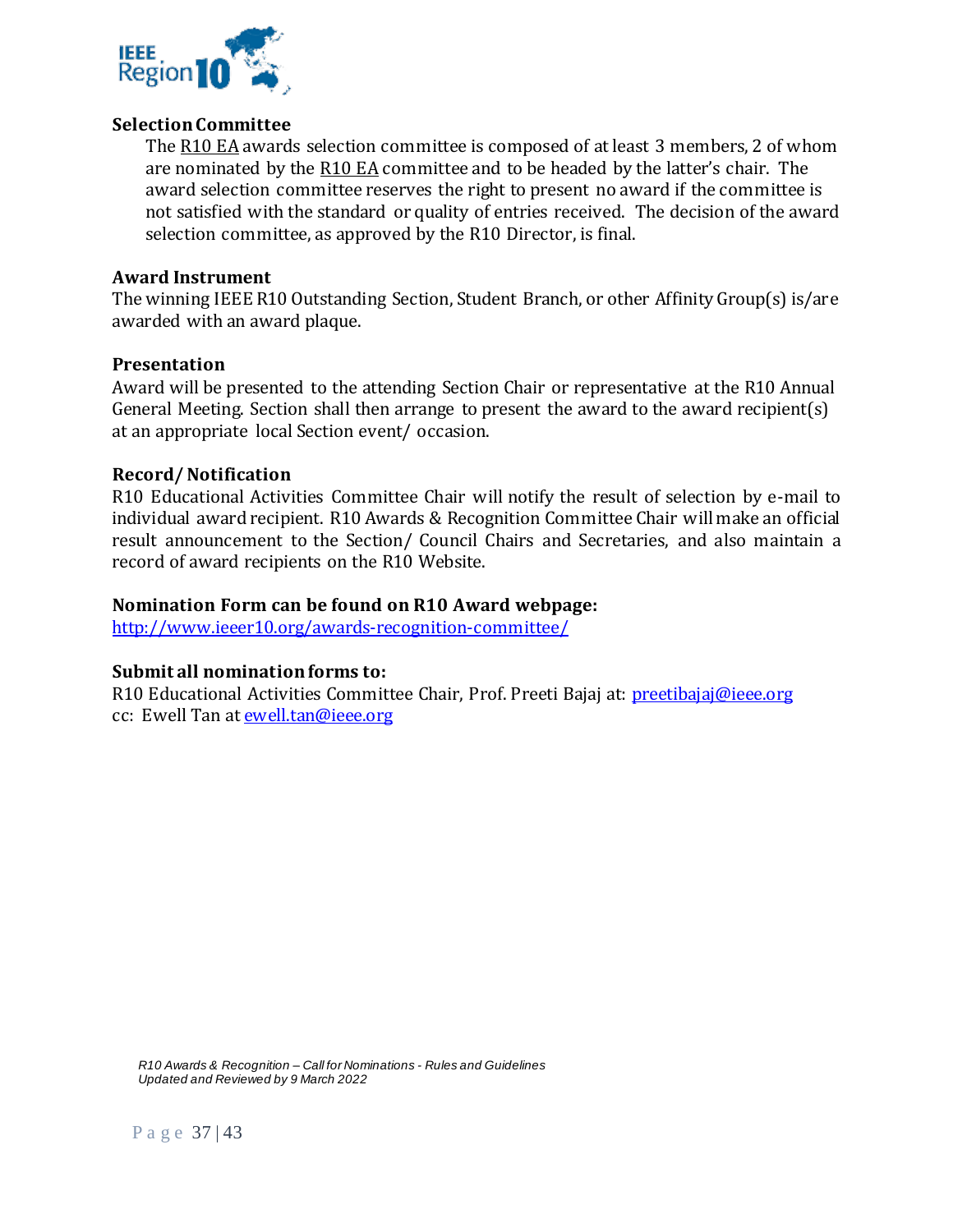

# <span id="page-37-1"></span><span id="page-37-0"></span>**R10 Educational Activities Outstanding Volunteer Award**

The IEEE R10 Educational Activities (EA) Volunteer Award aims to recognize IEEE members for the efforts and dedicated contributions in the promotion and implementation of educational activities in the following areas.

- Foster the improvement of education through the process of accreditation engineering, engineering technology, computer science, and applied science programs.
- Dedicated contribution to the design, delivery, and support of continuing education courses and programs in the fields of interest to IEEE.
- Volunteering of time and effort for the informal education community.
- Outstanding educational innovation in the fields of interest of IEEE and whose innovation has made a major impact and has also been emulated outside the individual's immediate environment.
- Work in a pre-university school and those who influence school-based activities for pre- university students.

# **Purpose**

IEEE R10 EA Volunteer Award was established to recognize individuals who have exhibited exemplary and substantive leadership of an extraordinary nature in implementing activities in the scope of EA, as stated above, at the local, regional, national, and/or international level. The accomplishments of the candidate should be of "Significant Performance" and should have made a distinguishing contribution to IEEE R10 EA.

# **Eligibility**

- IEEE Region 10 EA Volunteer Award targets R10 Student Member Grade, Young Professional Member Grade and High Grade Members.
- Nominee must be an IEEE R10 member in good standing who has made an identifiable creative achievement and/or a significant contribution toward the scope of R10 EA.
- Nominee must be an individual.
- The individuals nominated must be IEEE members at the time of nomination.
- Nominee's achievement and contribution must have been made within last 3 years for this award.
- A member of the R10 EA subcommittee cannot be a Nominee.
- Nominee must not have received the IEEE R10 EA Award(s) within the last 3 years.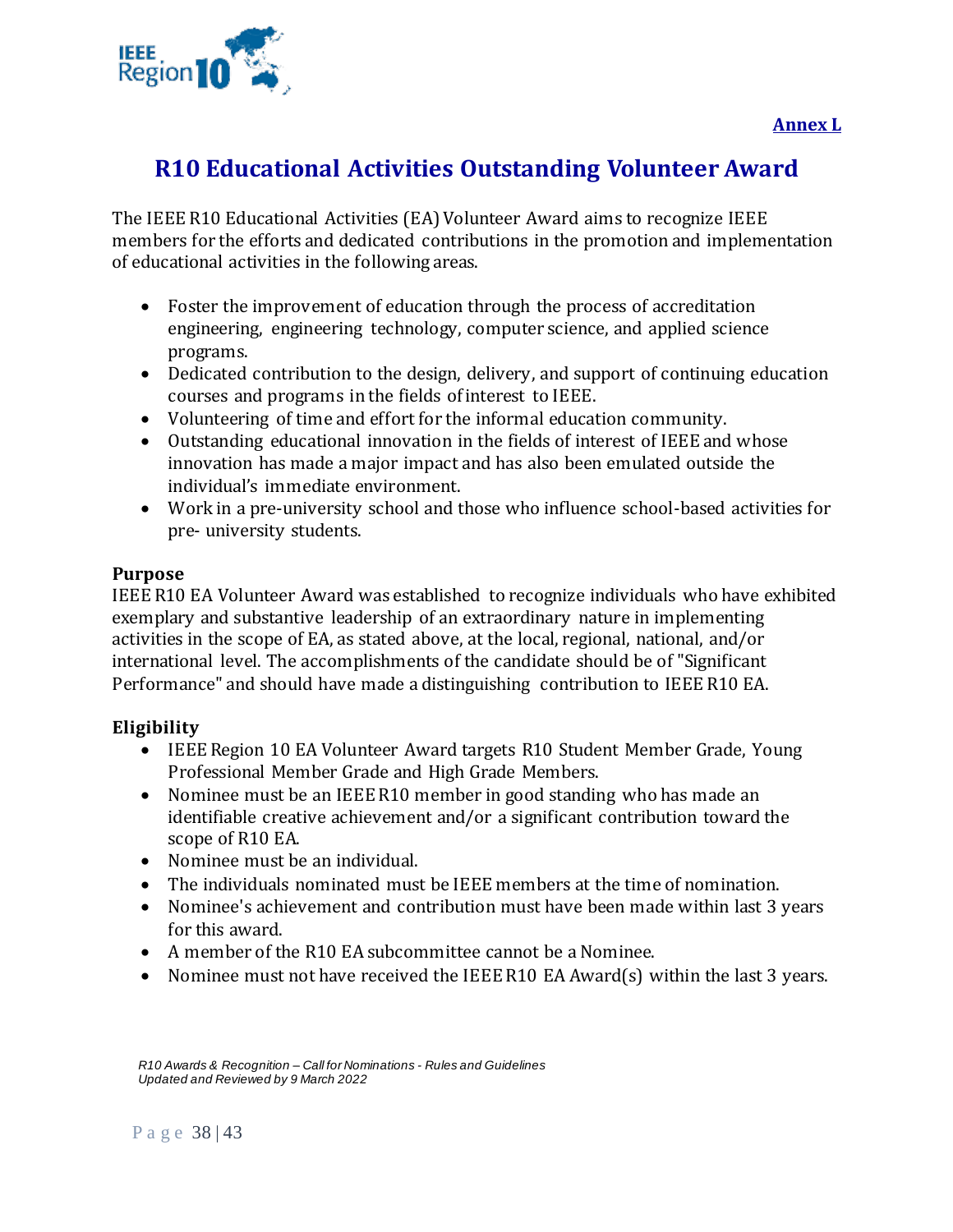

# **Schedule**

- Call for Nominations: **21 March 2022**
- Nomination Deadline: **20 May 2022**
- Evaluation period: **1 June to 31 July 2022**
- Recipient Notified: **By 30 September 2022**

# **Scope**

Based on the merit of each candidate, the R10 Awards & Recognition Committee may decide on the number of winners for the prevailing contest year. If no candidate is found to be suitable, no award will be given in that year.

# **Nomination Conditions**

- 1. The nomination form available from the R10 website (https://www.ieeer10.org/) and R10 EA homepage (https://ea.ieeer10.org/) and must be completed by Nominator who is familiar with the work and contribution of the candidate(s) and endorsed by Section/Council/ Subsection EA Chair and Section/Council/ Subsection Chair. Nominator must be IEEE members of professional membership grade. Members of the R10 EA Committee cannot act as Nominator.
- 2. Nomination form must be sent to IEEE R10 EA Committee Chair in electronic means (pdf file). Make sure that an acknowledgement is received after sending the complete form in a few days, or it should be assumed that the submission is not received.

# **Basis of Selection**

The IEEE R10 EA Volunteer Award is selected based on the following points relating to the candidate's eligibility:

- Contributions to the scope of R10 EA
- Impact of activities over the community
- Uniqueness of the approach
- Outreach & societal implication
- Leadership ability

If no candidate is found to be suitable, no award will be given in the year.

## **Selection Committee**

The R10 EA awards selection committee is composed of at least 3 members, 2 of whom are nominated by the R10 EA committee and to be headed by the latter's chair. The award selection committee reserves the right to present no award if the committee is not satisfied with the standard or quality of entries received. The decision of the award selection committee, as approved by the R10 Director, is final.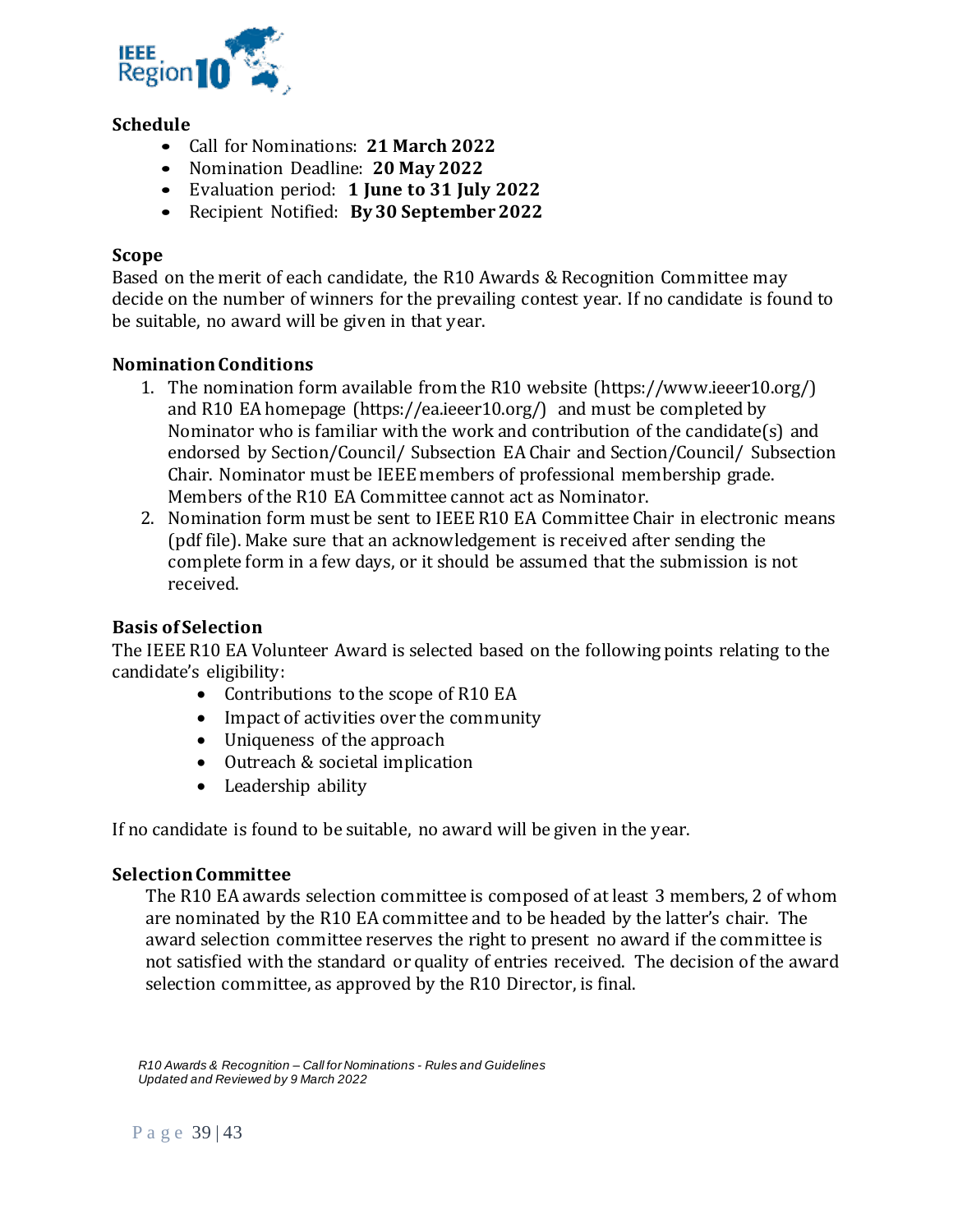

## **Award Instrument**

The winning candidate is awarded with an award plaque plus one year free IEEE membership.

# **Presentation**

Award will be presented to the attending Section Chair or representative at the R10 Annual General Meeting. Section shall then arrange to present the award to the award recipient(s) at an appropriate local Section event/ occasion.

If the award recipient(s) wish to receive the award during the R10 annual general meeting on self-funding basis, it is possible to present the award directly to them, subject to R10's approval.

## **Record/ Notification**

R10 Educational Activities Committee Chair will notify the result of selection by e-mail to individual award recipient. R10 Awards & Recognition Committee Chair will make an official result announcement to the Section/ Council Chairs and Secretaries, and also maintain a record of award recipients on the R10 Website.

## **Nomination Form can be found on R10 Award webpage:**

<http://www.ieeer10.org/awards-recognition-committee/>

## **Submit all nomination forms to:**

R10 Educational Activities Committee Chair, Prof. Preeti Bajaj at: [preetibajaj@ieee.org](mailto:preetibajaj@ieee.org) cc: Ewell Tan at: [ewell.tan@ieee.org](mailto:ewell.tan@ieee.org)

cc. R10 Awards & Recognition Committee Chair, Prof. Wu Qun at: [qwu@hit.edu.cn](mailto:qwu@hit.edu.cn)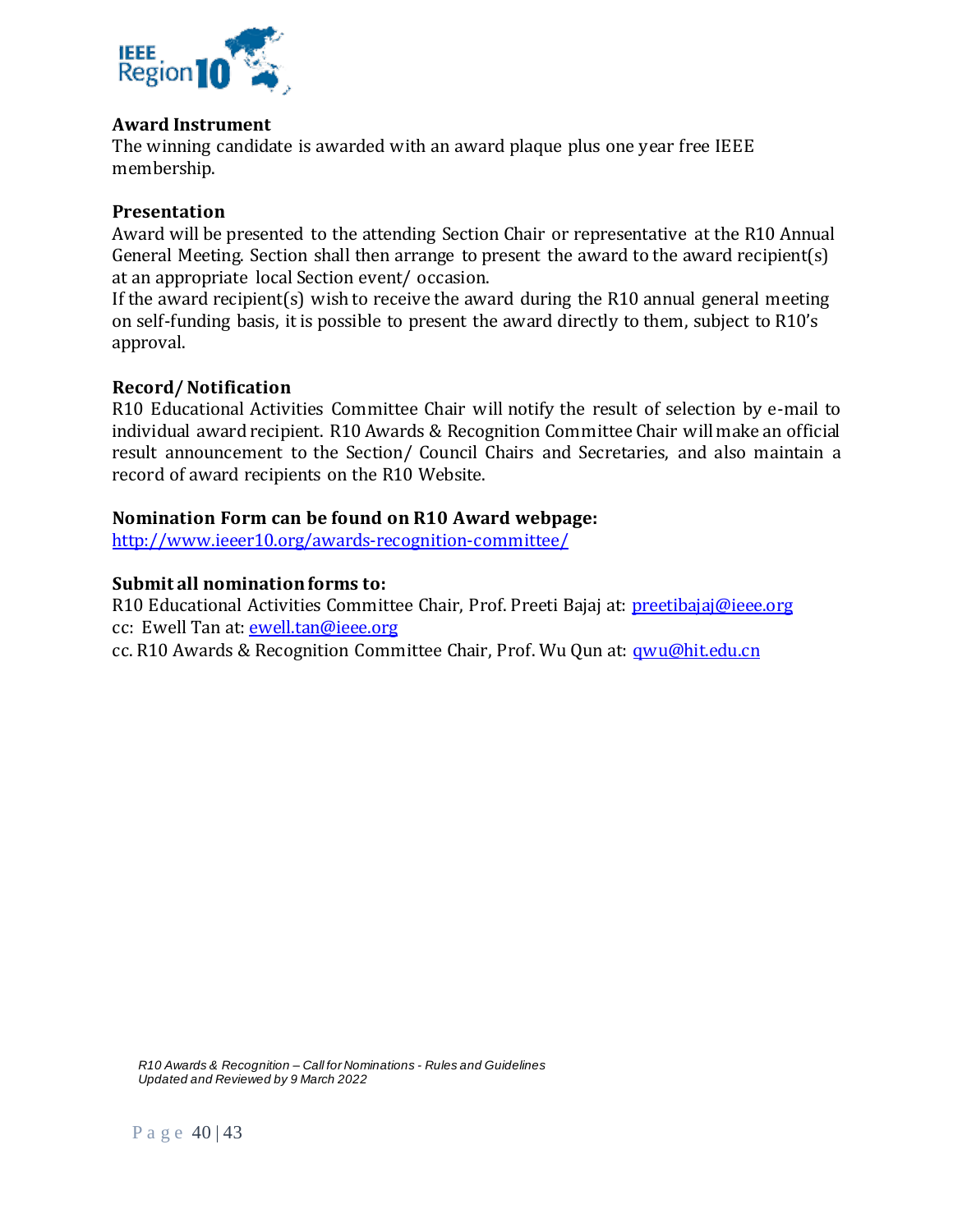**Annex M**

<span id="page-40-1"></span>

# **R10 Life Member Outstanding Volunteer Award**

## <span id="page-40-0"></span>**Introduction**

IEEE Region 10 (R10) encourages Life Members to remain active in IEEE activities (Life Members are those whose age plus IEEE membership equals to 100 or more).

The award is to recognize contributions of R10 LMs to R10 related activities in various OUs (Region, Council, Section, Chapter, Affinity Group, MGA etc.) as Life members.

To accord recognition to such dedicated & talented Life Members, IEEE Region 10 has launched the R 10 Outstanding Life Member Award to keep these members motivated. It recognises Life Members who have made substantial contribution to R10 activities including those in Region, Council, Section, Chapter, Affinity Group MGA etc.) and continue to do so even now.

The award will be conferred upon one Life Member each year.

If evaluation committee finds more than one outstanding LM during any year, Committee may consider a runner up that year & Award a Certificate.

#### **Purpose**

The Region 10 Outstanding Life Member Award aims to encourage the active Life Members and contributions of individuals at Section / Council / Region / MGA level.

#### **Scope**

Based on the overall assessment of the nominated individual, R10 Outstanding Life Member Award Committee will select the winner(s) each year. If no candidate is found to be suitable in any year, no award will be given in that category for the contest year.

## **Eligibility**

- 1. Life Members at the time of Nomination must be an IEEE Member for minimum 30 years including minimum 3 years as Life Member.
- 2. Life Member at the time of nomination must be active at Section / Council / Region / MGA level.
- 3. The candidate receives no remuneration for his/her volunteer work for the Section / Council / Region except reimbursement of expenses incurred in carrying out the volunteer work.
- 4. The Award is to be given only once to a Life Member.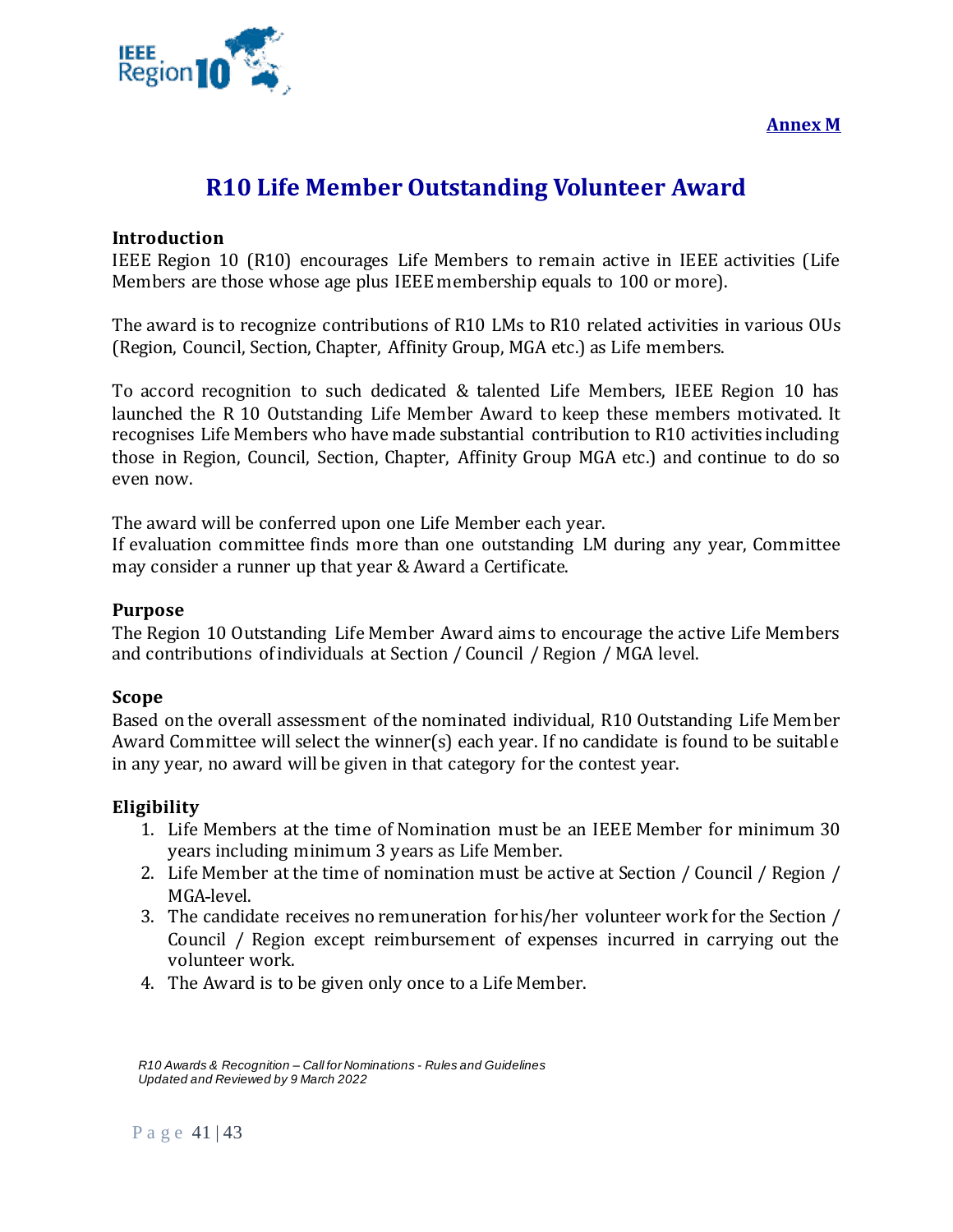

# **Nomination Conditions**

- The nominee should be a Life Member (M, SM or F grade) and should be residing in the geographical boundaries of IEEE Region 10.
- Any IEEE member in the Region can nominate a potential LM candidate for the award.
- Self-nominations are not permitted.
- The completed nomination form should be sent to the LMAG Chair by the nominator duly endorsed by local Section Chair as pdf before the mentioned deadline for submission to R 10 LM Committee Chair.

# **Basis of Selection**

Selection shall be made on the basis of following Criterion.

- 1. Nominee must be a Life Members at the time of Nomination and an IEEE Member for minimum 30 years including minimum 3 years as an active Life Member.
- 2. Nominee, a Life Member must have been active at Section / Council / Region / MGA level and contributed significantly as Life Member to R10 and have positive impact. (Contribution as non-LM will not be considered for this Award).
- 3. Length of membership beyond 30 years will have additional weightage for each years.
- 4. The candidate receives no remuneration for his/her volunteer work for the Section / Council / Region except reimbursement of expenses incurred in carrying out the volunteer work.

# **Selection Committee**

The R10 outstanding Life Member Award selection committee is composed of at least 3 members, who are nominated by the Chair R10 Life Member committee and to be headed by the Life Member Committee Chair. The award selection committee reserves the right to present no award if the committee is not satisfied with the standard or quality of entries received. The decision of the award selection committee, as approved by the R10 Director, is final.

# **Schedule**

- Call for Nominations: 21 March 2022
- Nomination Deadline: 20 May 2022
- Evaluation period: 1 June to 31 July 2022
- Recipient Notified: By 30 September 2022

# **Award Instrument**

A plaque will be awarded to the winner. For runner-up a certificate shall be presented.

*R10 Awards & Recognition – Call for Nominations - Rules and Guidelines Updated and Reviewed by 9 March 2022*

Page 42 | 43